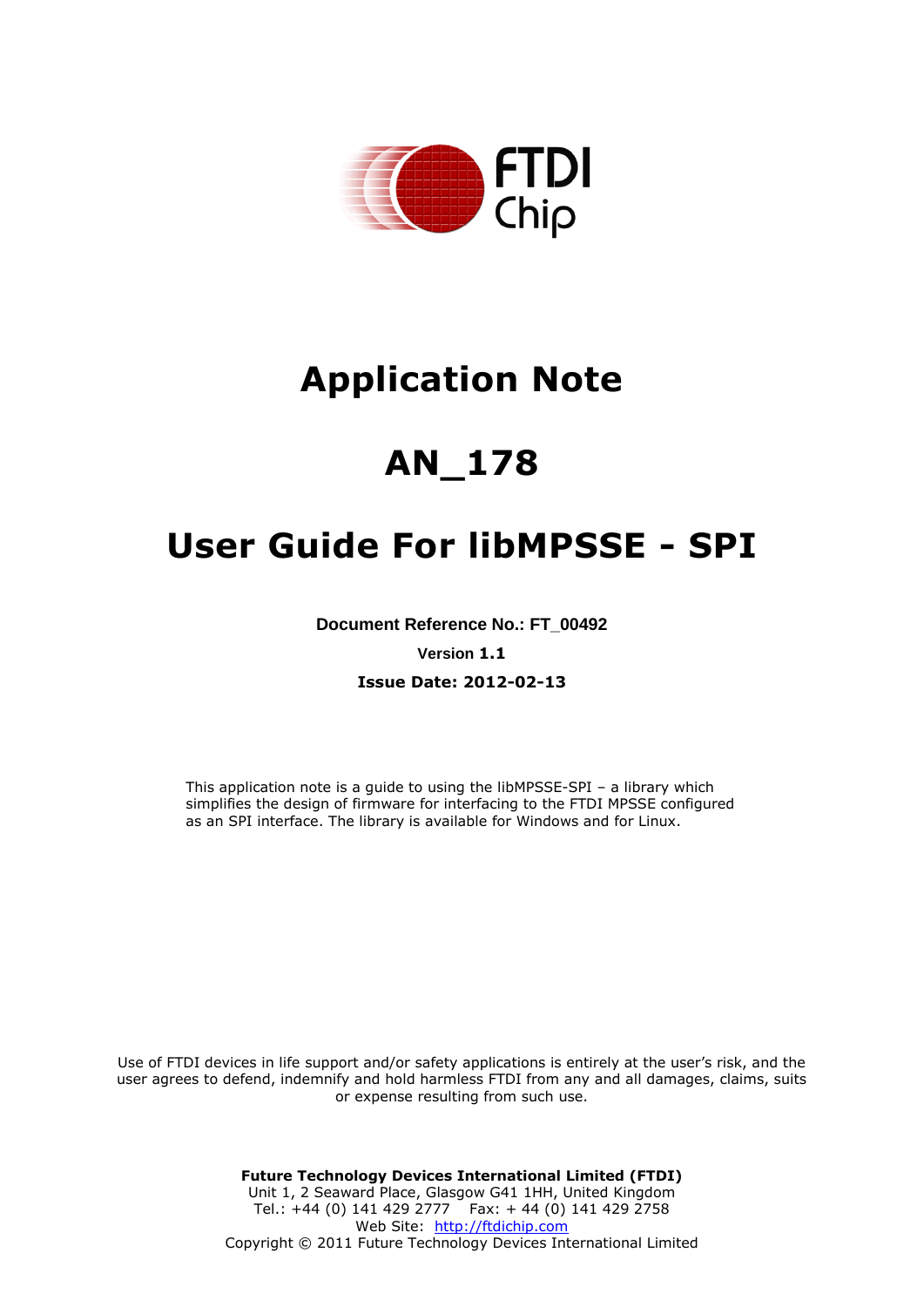

# **Table of Contents**

| $\mathbf{1}$   |     |        |  |  |
|----------------|-----|--------|--|--|
| $\overline{2}$ |     |        |  |  |
| 3              |     |        |  |  |
|                | 3.1 |        |  |  |
|                |     | 3.1.1  |  |  |
|                |     | 3.1.2  |  |  |
|                |     | 3.1.3  |  |  |
|                |     | 3.1.4  |  |  |
|                |     | 3.1.5  |  |  |
|                |     | 3.1.6  |  |  |
|                |     | 3.1.7  |  |  |
|                |     | 3.1.8  |  |  |
|                |     | 3.1.9  |  |  |
|                |     | 3.1.10 |  |  |
|                | 3.2 |        |  |  |
|                |     | 3.2.1  |  |  |
|                |     | 3.2.2  |  |  |
|                | 3.3 |        |  |  |
|                |     | 3.3.1  |  |  |
|                |     | 3.3.2  |  |  |
|                | 3.4 |        |  |  |
|                |     | 3.4.1  |  |  |
|                |     | 3.4.2  |  |  |
| 4              |     |        |  |  |
| 5              |     |        |  |  |
| 6              |     |        |  |  |
|                |     |        |  |  |
|                |     |        |  |  |
|                |     |        |  |  |

 $\mathbf 1$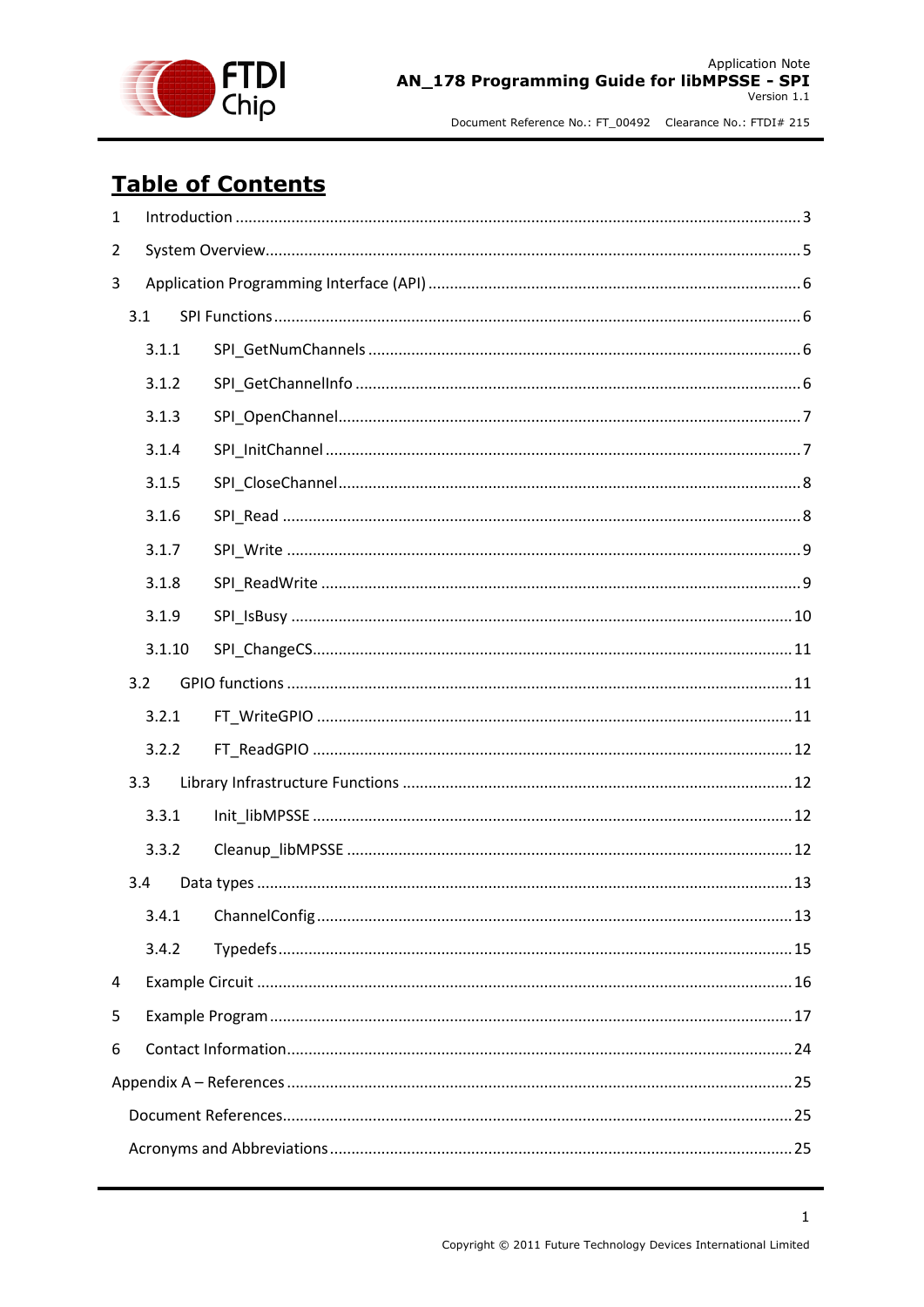

Appendix C – Revision History [..............................................................................................................26](#page-26-0)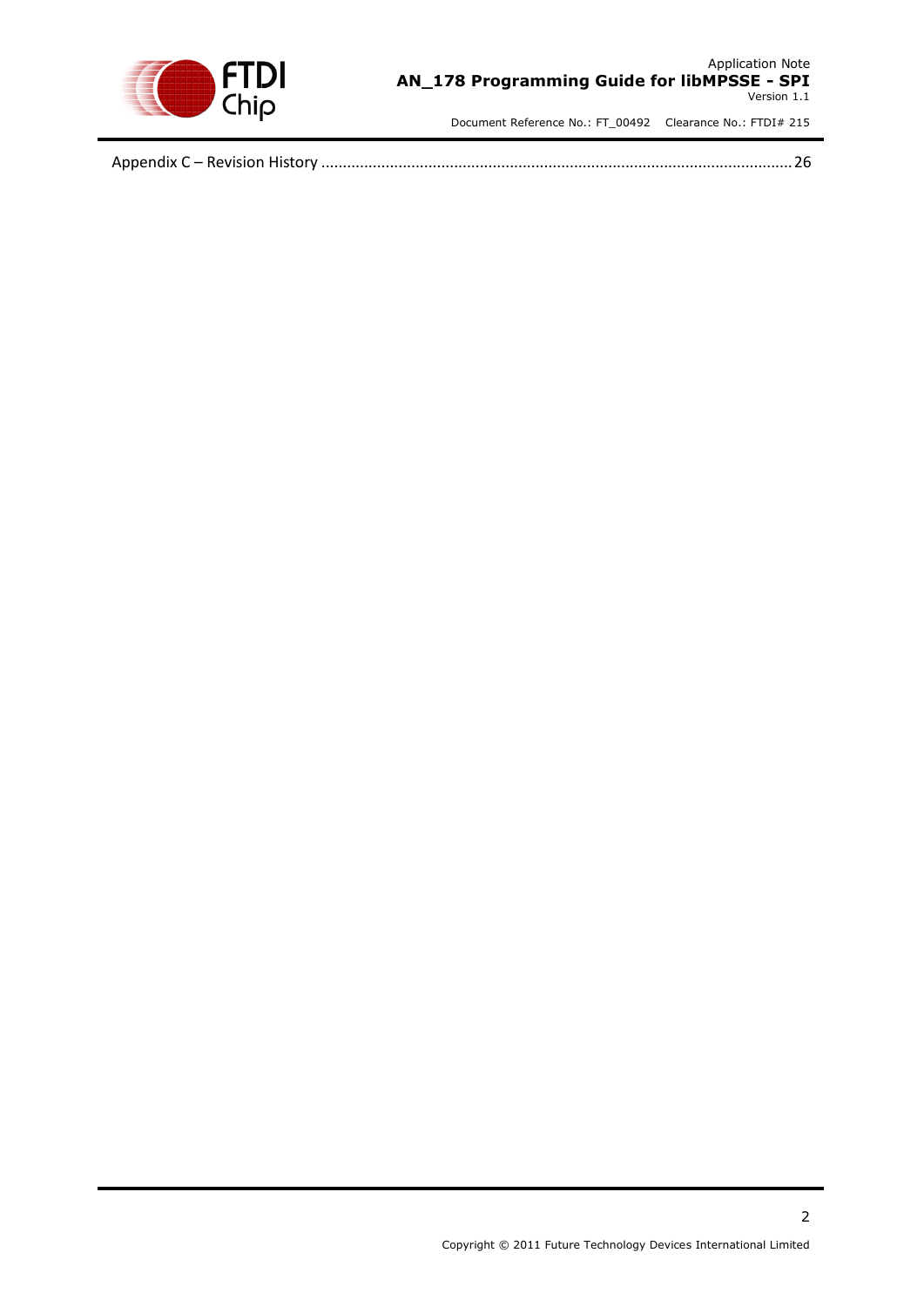

## <span id="page-3-0"></span>**1 Introduction**

The Multi Protocol Synchronous Serial Engine (MPSSE) is a generic hardware found in several FTDI chips that allows these chips to communicate with a synchronous serial device such an I2C device, a SPI device or a JTAG device. The MPSSE is currently available on the FT2232D, FT2232H, FT4232H and FT232H chips, which communicate with a PC (or an application processor) over the USB interface. Applications on a PC or on an embedded system communicate with the MPSSE in these chips using the D2XX USB drivers.

The MPSSE takes different commands to send out data from the chips in the different formats, namely I2C, SPI and JTAG. libMPSSE is a library that provides a user friendly API that enables users to write applications to communicate with the I2C/SPI/JTAG devices without needing to understand the MPSSE and its commands. However, if the user wishes then he/she may try to understand the working of the MPSSE and use it from their applications directly by calling D2XX functions.



**Figure 1: The software and hardware stack through which legacy protocol data flows**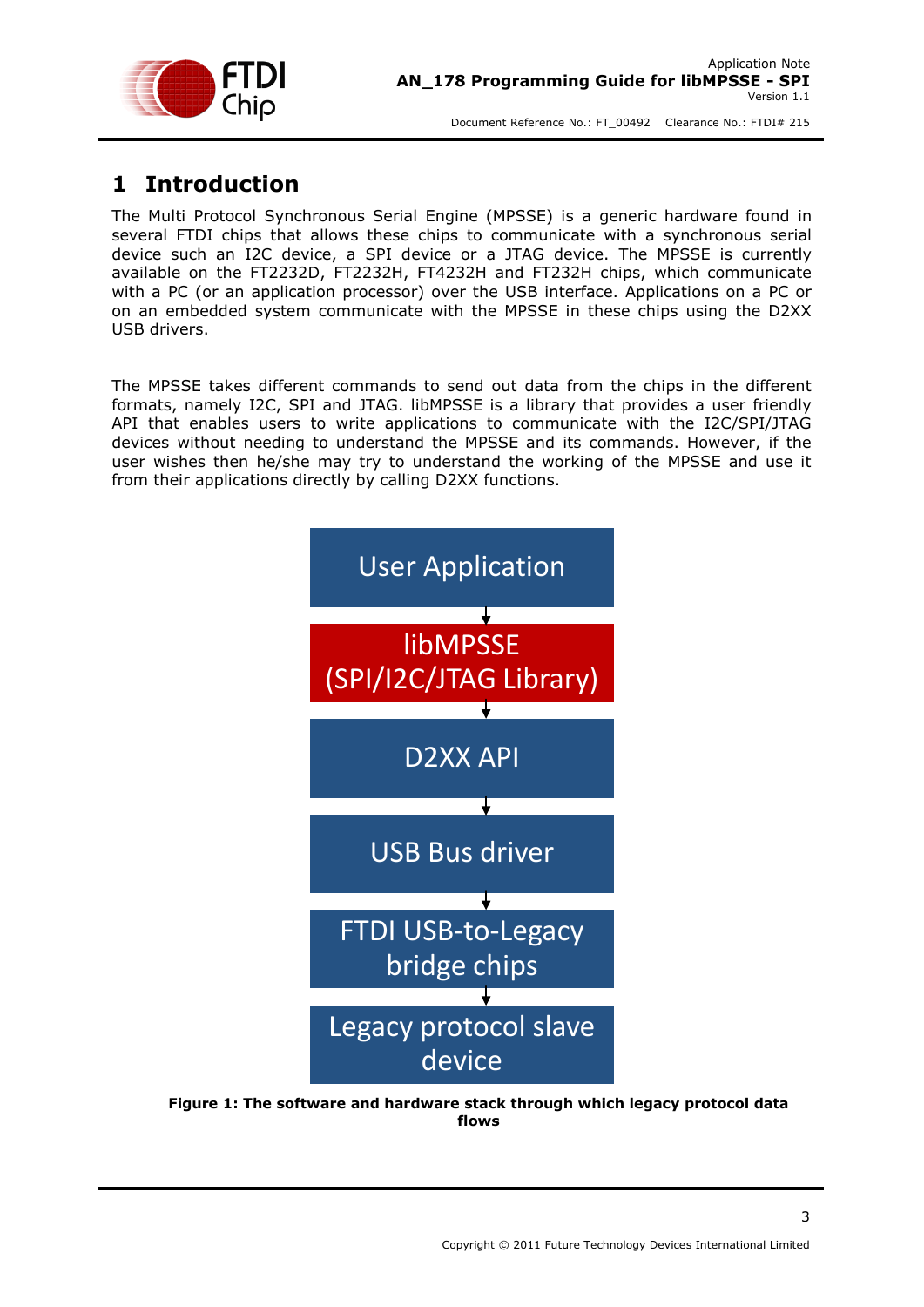

As shown in the above figure, libMPSSE has three different APIs, one each for I2C, SPI and JTAG. This document will only describe the SPI section.

The libMPSSE (Linux and Windows versions) sample code, release notes and all necessary files can be downloaded from the FTDI website at :

<http://www.ftdichip.com/Support/SoftwareExamples/MPSSE.htm>

The sample source code contained in this application note is provided as an example and is neither guaranteed nor supported by FTDI.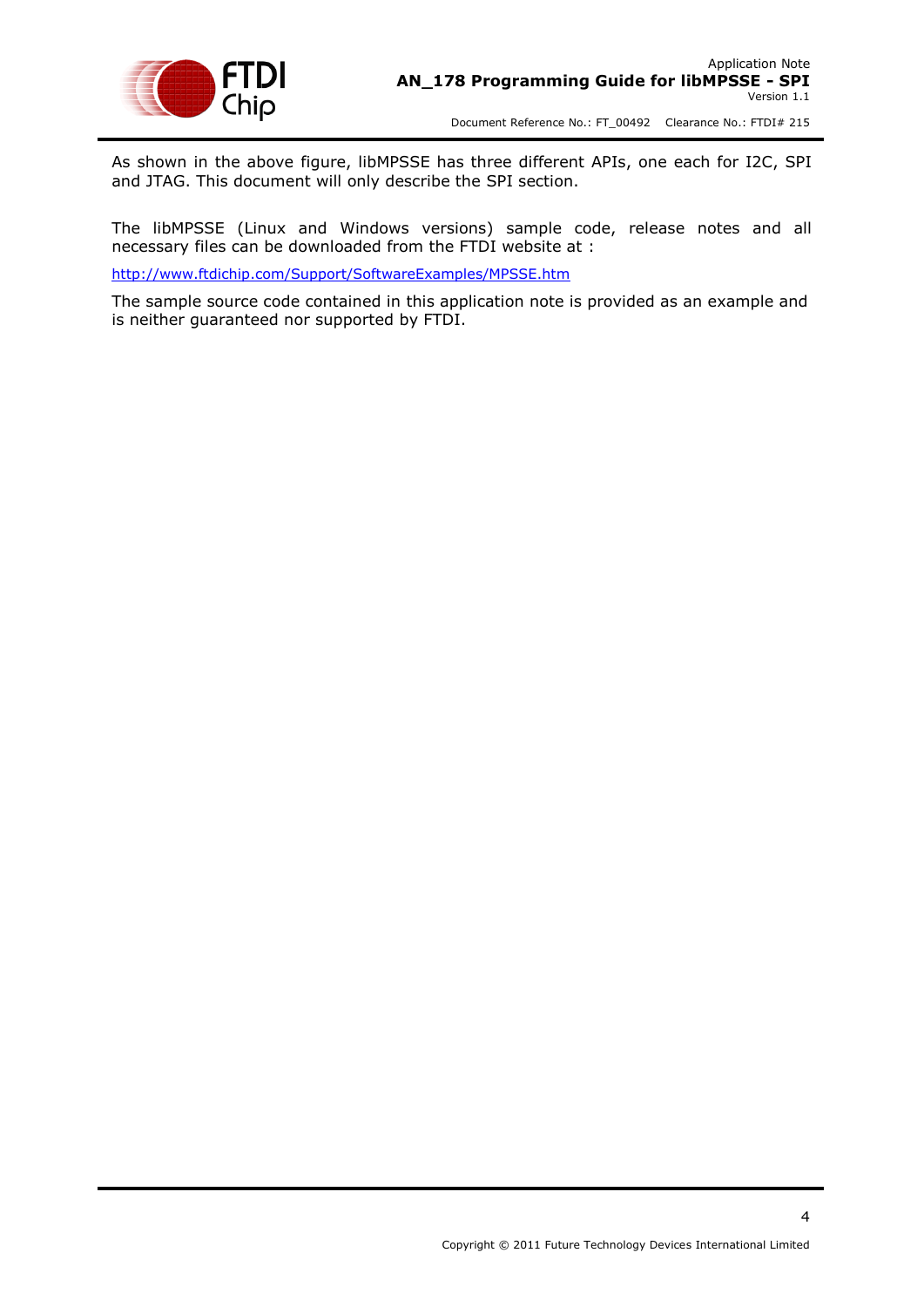

# <span id="page-5-0"></span>**2 System Overview**



**Figure 2: System organization**

The above figure shows how the components of the system will typically be organized. The PC/Host may be desktop/laptop machine or an embedded system. The FTDI chip and the SPI device would usually be on the same PCB. Though only one SPI device is shown in the figure above, up to five SPI devices can actually be connected to each MPSSE.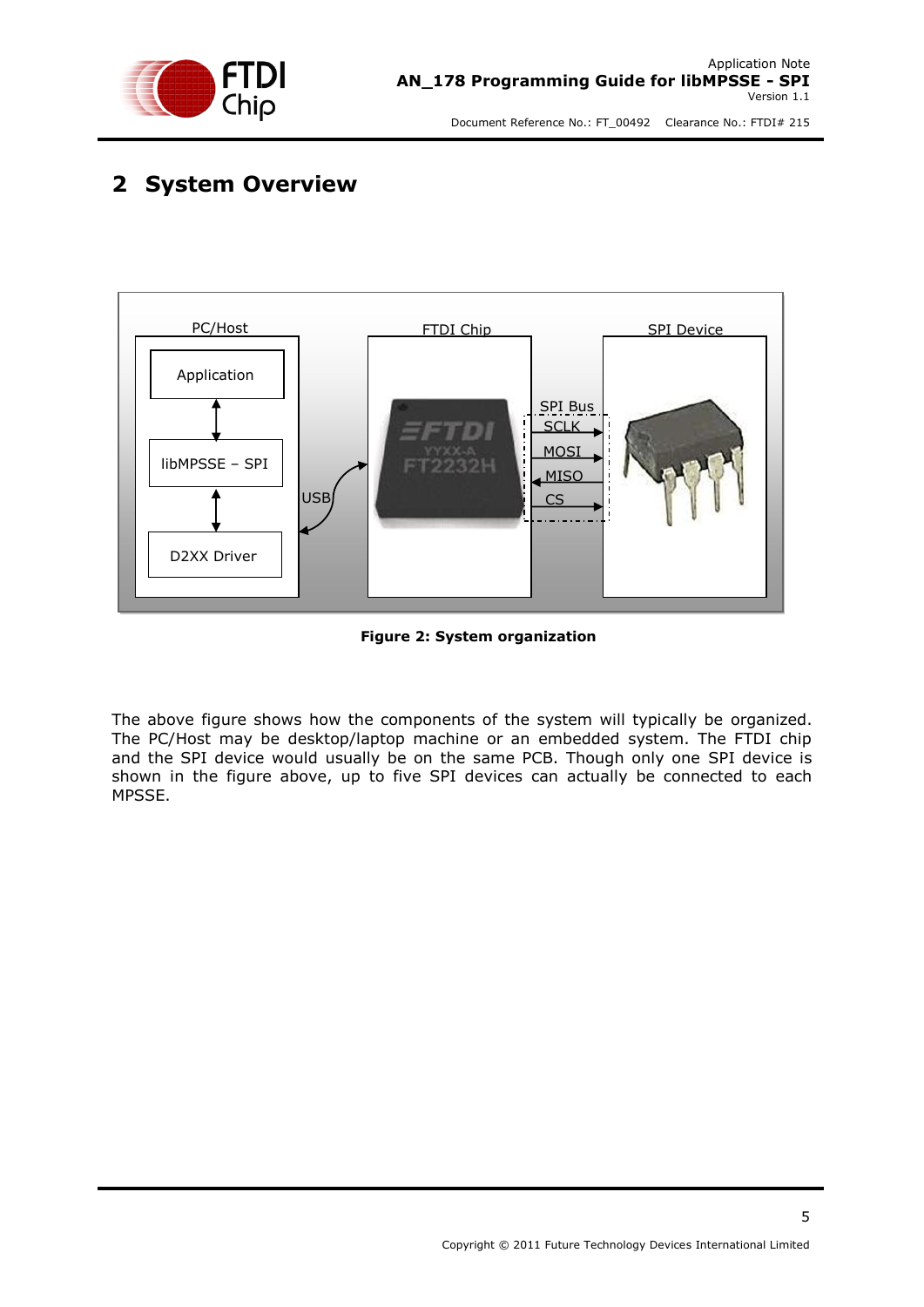

# <span id="page-6-0"></span>**3 Application Programming Interface (API)**

The libMPSSE-SPI APIs can be divided into two broad sets. The first set consists of six control APIs and the second set consists of two data transferring APIs. All the APIs return an FT\_STATUS. This is the same FT\_STATUS that is defined in the [D2XX](http://www.ftdichip.com/Support/Documents/ProgramGuides/D2XX_Programmer) driver.

### <span id="page-6-1"></span>**3.1 SPI Functions**

### <span id="page-6-2"></span>**3.1.1 SPI\_GetNumChannels**

### FT\_STATUS **SPI\_GetNumChannels** (uint32 \**numChannels*)

This function gets the number of SPI channels that are connected to the host system. The number of ports available in each of these chips is different.

Parameters:

| $ $ out | $\vert$ *numChannels $\vert$ The number of channels connected to the host |
|---------|---------------------------------------------------------------------------|
|         |                                                                           |

Returns:

Returns status code of type FT\_STATUS

Note:

FTDI's USB-to-legacy bridge chips may have multiple channels in it but not all these channels can be configured to work as SPI masters. This function returns the total number of channels connected to the host system that has a MPSSE attached to it so that it may be configured as an SPI master.

For example, if an FT2232D (1 MPSSE port), an FT232H (1 MPSSE port), an FT2232H (2 MPSSE ports) and an FT4232H (2 MPSSE ports) are connected to a PC, then a call to SPI\_GetNumChannels would return 6 in numChannels.

Warning:

This function should not be called from two applications or from two threads at the same time.

### <span id="page-6-3"></span>**3.1.2 SPI\_GetChannelInfo**

FT\_STATUS **SPI\_GetChannelInfo** (uint32 *index*, FT\_DEVICE\_LIST\_INFO\_NODE \**chanInfo*)

This function takes a channel index (valid values are from 0 to the value returned by SPI\_GetNumChannels - 1) and provides information about the channel in the form of a populated FT\_DEVICE\_LIST\_INFO\_NODE structure.

Parameters:

| ın  | index     | Index of the channel                          |
|-----|-----------|-----------------------------------------------|
| out | *chanInfo | Pointer to FT DEVICE LIST INFO NODE structure |

Returns:

Returns status code of type FT\_STATUS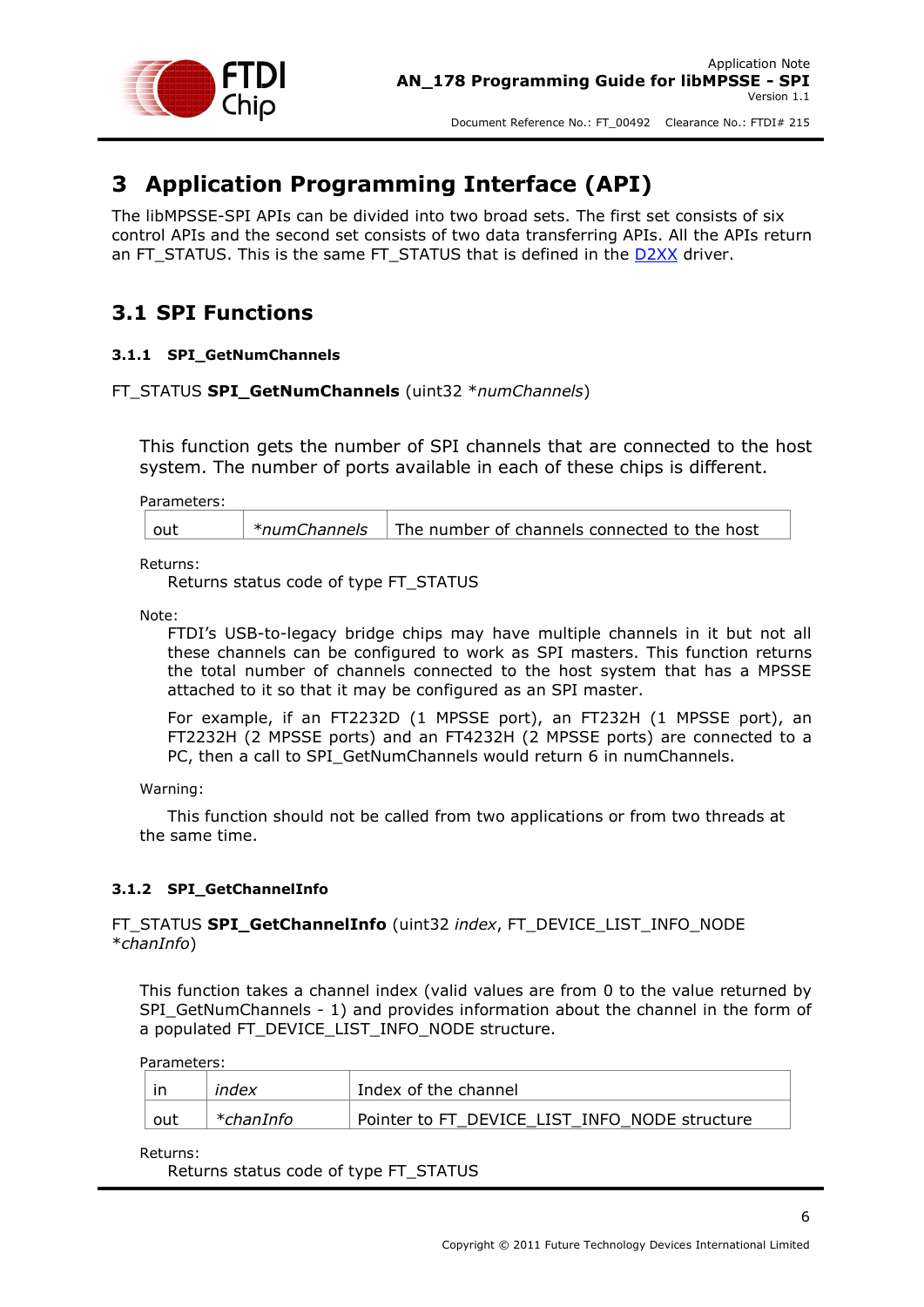

Note:

This API could be called only after calling SPI\_GetNumChannels.

See also:

Structure definition of FT\_DEVICE\_LIST\_INFO\_NODE is in the [D2XX](http://www.ftdichip.com/Support/Documents/ProgramGuides/D2XX_Programmer)  [Programmer's Guide.](http://www.ftdichip.com/Support/Documents/ProgramGuides/D2XX_Programmer)

Warning:

This function should not be called from two applications or from two threads at the same time.

### <span id="page-7-0"></span>**3.1.3 SPI\_OpenChannel**

### FT\_STATUS **SPI\_OpenChannel** (uint32 *index*, FT\_HANDLE \**handle*)

This function opens the indexed channel and provides a handle to it. Valid values for the index of channel can be from 0 to the value obtained using SPI\_GetNumChannels  $-1$ ).

Parameters:

|     | index  | Index of the channel                    |
|-----|--------|-----------------------------------------|
| out | handle | Pointer to the handle of type FT_HANDLE |

Returns:

Returns status code of type FT\_STATUS

Note:

Trying to open an already open channel will return an error code.

### <span id="page-7-1"></span>**3.1.4 SPI\_InitChannel**

### FT\_STATUS **SPI\_InitChannel** (FT\_HANDLE *handle*, ChannelConfig \**config*)

This function initializes the channel and the communication parameters associated with it.

Parameters:

| ın  | handle | Handle of the channel                                                                   |
|-----|--------|-----------------------------------------------------------------------------------------|
| -in | config | Pointer to ChannelConfig structure with the value of<br>clock and latency timer updated |

Returns:

Returns status code of type FT\_STATUS

See also:

Structure definition of ChannelConfig

Note:

This function internally performs what is required to get the channel operational such as resetting and enabling the MPSSE.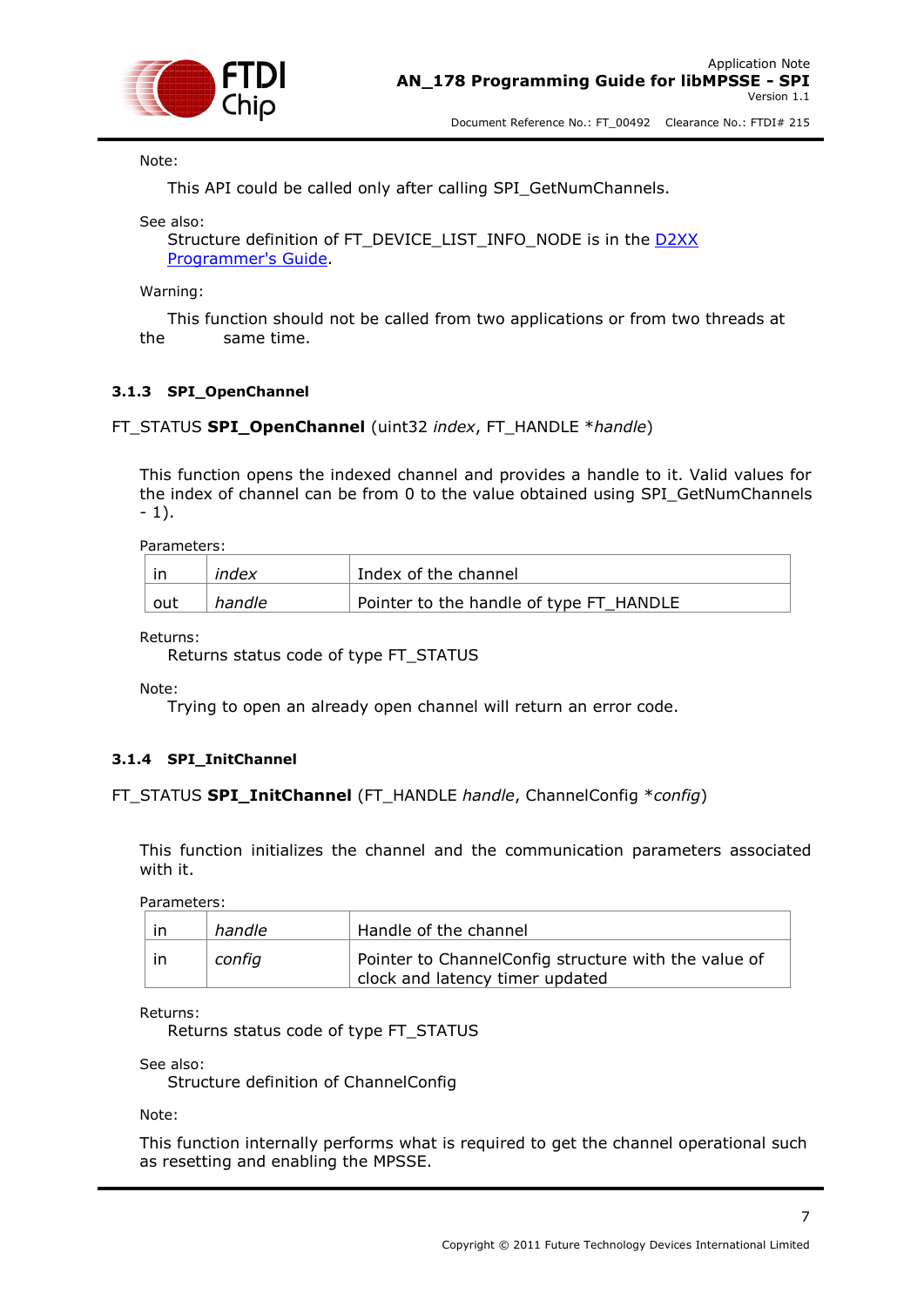

### <span id="page-8-0"></span>**3.1.5 SPI\_CloseChannel**

### FT\_STATUS **SPI\_CloseChannel** (FT\_HANDLE *handle*)

Closes a channel and frees all resources that were used by it

Parameters:

| in  | handle | Handle of the channel |
|-----|--------|-----------------------|
| out | none   |                       |

Returns:

Returns status code of type FT\_STATUS

### <span id="page-8-1"></span>**3.1.6 SPI\_Read**

FT\_STATUS **SPI\_Read**(FT\_HANDLE *handle*, uint8 *\*buffer*, uint32 *sizeToTransfer*, uint32 *\*sizeTransferred*, uint32 *transferOptions*)

This function reads the specified number of bits or bytes (depending on *transferOptions* parameter) from an SPI slave.

| Parameters: |  |
|-------------|--|
|-------------|--|

| in  | handle                 | Handle of the channel                                                                                                                                                                     |
|-----|------------------------|-------------------------------------------------------------------------------------------------------------------------------------------------------------------------------------------|
| out | buffer                 | Pointer to the buffer where data is to be read                                                                                                                                            |
| in. | sizeToTransfer         | Number of bytes or bits to be read                                                                                                                                                        |
| out | *sizeTransferred       | Pointer to variable containing the number of bytes or<br>bits read                                                                                                                        |
| in  | <i>transferOptions</i> | This parameter specifies data transfer options. The<br>bit positions defined for each of these options are:                                                                               |
|     |                        | BIT0: if set then <i>sizeToTransfer</i> is in bits, otherwise<br>bytes. Bit masks defined for this bit are<br>SPI TRANSFER OPTIONS SIZE IN BYTES and<br>SPI TRANSFER OPTIONS SIZE IN BITS |
|     |                        | BIT1: if set then the chip select line is asserted<br>before beginning the transfer. Bit mask defined for<br>this bit is<br>SPI_TRANSFER_OPTIONS_CHIPSELECT_ENABLE                        |
|     |                        | BIT2: if set then the chip select line is disserted after<br>the transfer ends. Bit mask defined for this bit is<br>SPI_TRANSFER_OPTIONS_CHIPSELECT_DISABLE                               |
|     |                        | BIT3 - BIT31: reserved                                                                                                                                                                    |

Returns:

Returns status code of type FT\_STATUS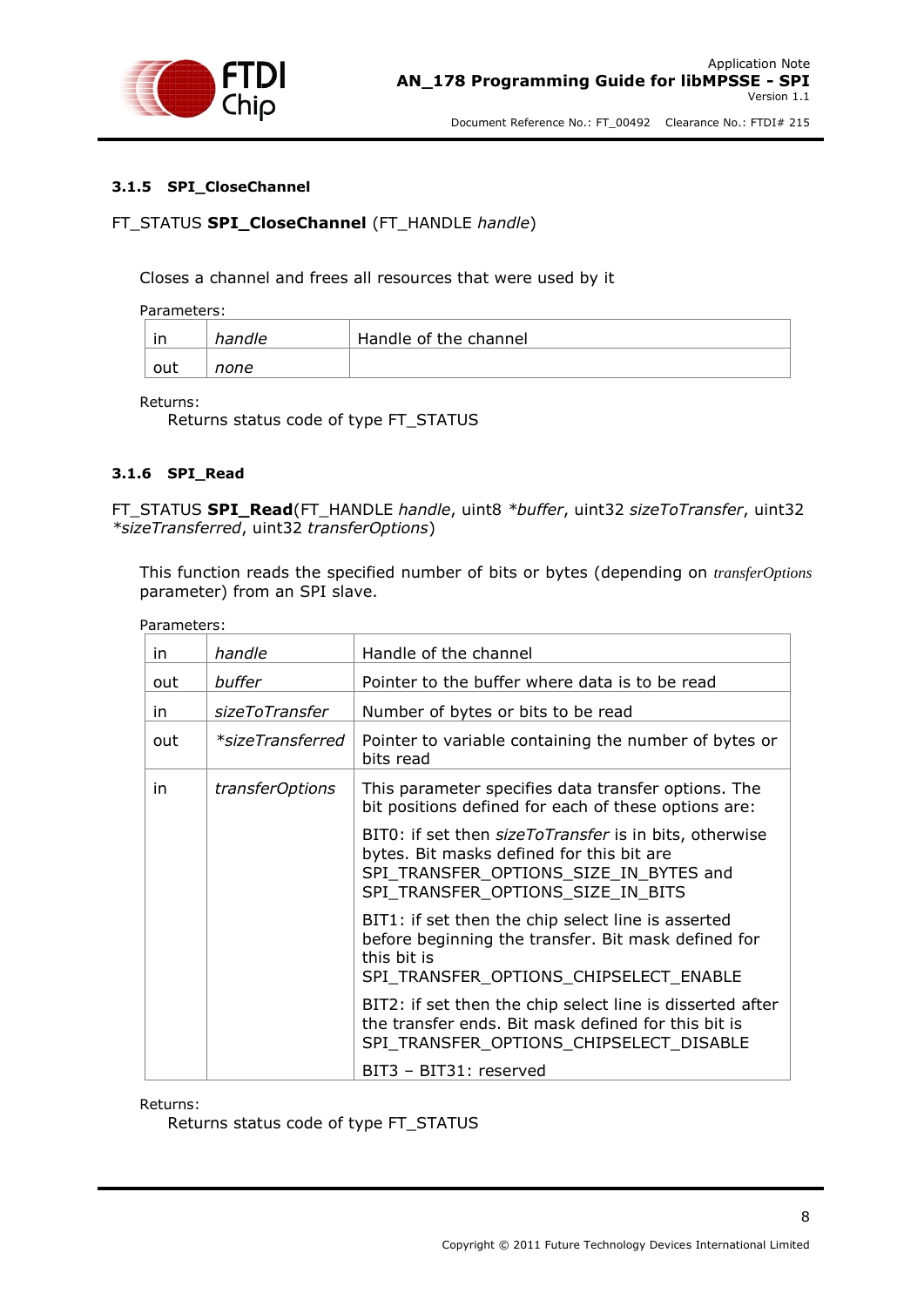

Warning:

This is a blocking function and will not return until either the specified amounts of data are read or an error is encountered.

### <span id="page-9-0"></span>**3.1.7 SPI\_Write**

FT\_STATUS SPI\_ Write(FT\_HANDLE *handle*, uint8 *\*buffer*, uint32 *sizeToTransfer*, uint32 *\*sizeTransferred*, uint32 *transferOptions*)

This function writes the specified number of bits or bytes (depending on *transferOptions* parameter) to a SPI slave.

Parameters:

| in. | handle           | Handle of the channel                                                                                                                                                              |
|-----|------------------|------------------------------------------------------------------------------------------------------------------------------------------------------------------------------------|
| out | buffer           | Pointer to the buffer from where data is to be written                                                                                                                             |
| in. | sizeToTransfer   | Number of bytes or bits to write                                                                                                                                                   |
| out | *sizeTransferred | Pointer to variable containing the number of bytes or<br>bits written                                                                                                              |
| in. | transferOptions  | This parameter specifies data transfer options. The<br>bit positions defined for each of these options are:                                                                        |
|     |                  | BIT0: if set then sizeToTransfer is in bits, otherwise<br>bytes. Bit masks defined for this bit are<br>SPI TRANSFER OPTIONS SIZE IN BYTES and<br>SPI TRANSFER OPTIONS SIZE IN BITS |
|     |                  | BIT1: if set then the chip select line is asserted<br>before beginning the transfer. Bit mask defined for<br>this bit is<br>SPI TRANSFER OPTIONS CHIPSELECT ENABLE                 |
|     |                  | BIT2: if set then the chip select line is disserted after<br>the transfer ends. Bit mask defined for this bit is<br>SPI_TRANSFER_OPTIONS_CHIPSELECT_DISABLE                        |
|     |                  | BIT3 - BIT31: reserved                                                                                                                                                             |

Returns:

Returns status code of type FT\_STATUS

Warning:

This is a blocking function and will not return until either the specified amount of data is read or an error is encountered.

### <span id="page-9-1"></span>**3.1.8 SPI\_ReadWrite**

FT\_STATUS **SPI\_ReadWrite**(FT\_HANDLE *handle*, uint8 *\*inBuffer*, uint8 *\*outBuffer*, uint32 *sizeToTransfer*, uint32 *\*sizeTransferred*, uint32 *transferOptions*)

This function reads from and writes to the SPI slave simultaneously. Meaning that, one bit is clocked in and one bit is clocked out during every clock cycle.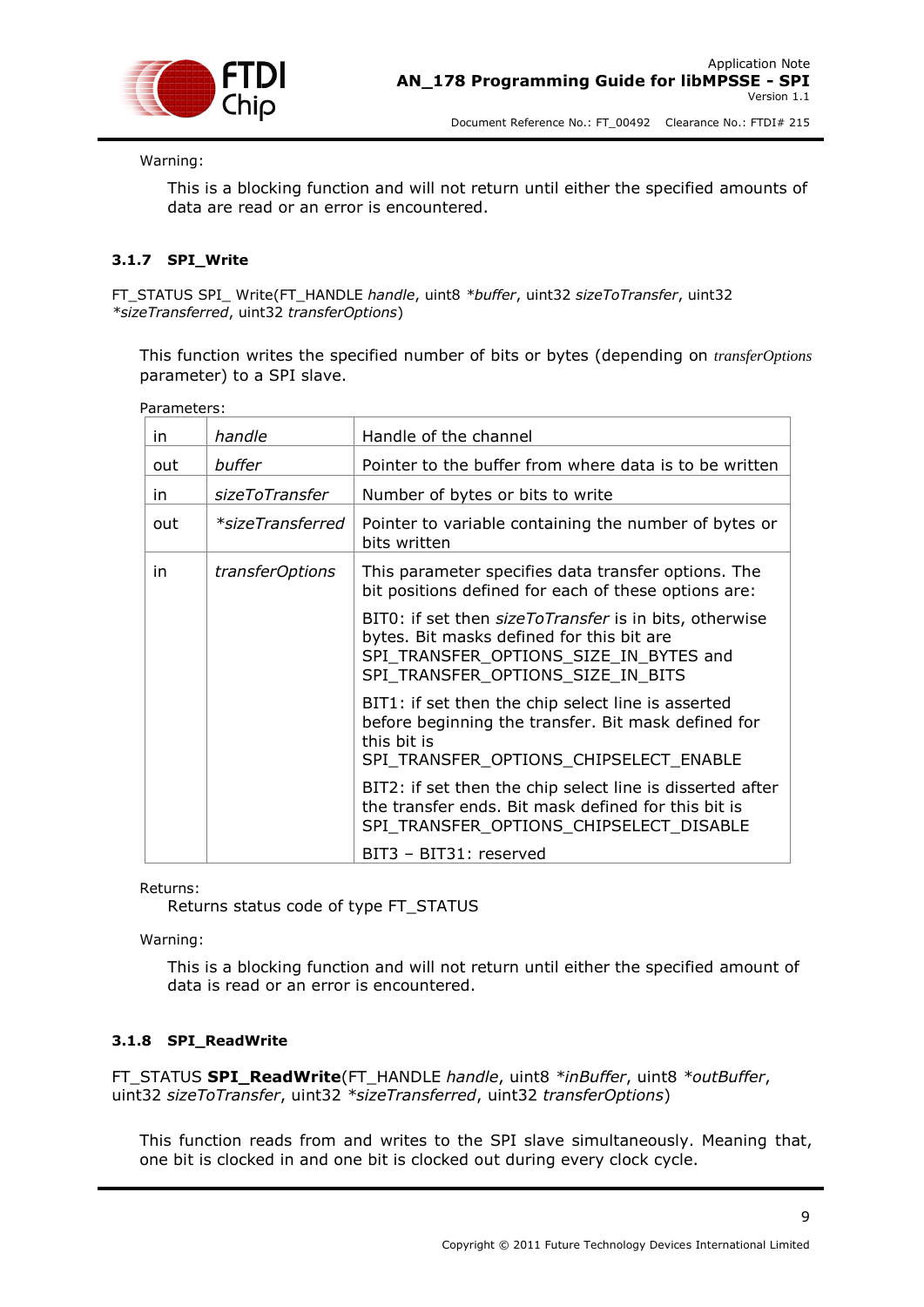

| Parameters: |                  |                                                                                                                                                                                    |  |  |
|-------------|------------------|------------------------------------------------------------------------------------------------------------------------------------------------------------------------------------|--|--|
| in          | handle           | Handle of the channel                                                                                                                                                              |  |  |
| in          | *inBuffer        | Pointer to buffer to which data read will be<br>stored                                                                                                                             |  |  |
| out         | outBuffer        | Pointer to the buffer from where data is to be<br>written                                                                                                                          |  |  |
| in          | sizeToTransfer   | Number of bytes or bits to write                                                                                                                                                   |  |  |
| out         | *sizeTransferred | Pointer to variable containing the number of<br>bytes or bits written                                                                                                              |  |  |
| in          | transferOptions  | This parameter specifies data transfer options.<br>The bit positions defined for each of these<br>options are:                                                                     |  |  |
|             |                  | BIT0: if set then sizeToTransfer is in bits,<br>otherwise bytes. Bit masks defined for this bit<br>are SPI TRANSFER OPTIONS SIZE IN BYTES<br>and SPI_TRANSFER_OPTIONS_SIZE_IN_BITS |  |  |
|             |                  | BIT1: if set then the chip select line is asserted<br>before beginning the transfer. Bit mask defined<br>for this bit is<br>SPI_TRANSFER_OPTIONS_CHIPSELECT_ENABL<br>E             |  |  |
|             |                  | BIT2: if set then the chip select line is disserted<br>after the transfer ends. Bit mask defined for<br>this bit is<br>SPI_TRANSFER_OPTIONS_CHIPSELECT_DISAB<br>LE                 |  |  |
|             |                  | BIT3 - BIT31: reserved                                                                                                                                                             |  |  |

Returns:

Returns status code of type FT\_STATUS

Warning:

This is a blocking function and will not return until either the specified amount of data is transferred or an error is encountered.

### <span id="page-10-0"></span>**3.1.9 SPI\_IsBusy**

### FT\_STATUS **SPI\_ IsBusy**(FT\_HANDLE *handle*, bool *\*state*)

This function reads the state of the MISO line without clocking the SPI bus. Some applications need the SPI master to poll the MISO line without clocking the bus to check if the SPI slave has completed previous operation and is ready for the next operation. This function is useful for such applications.

Parameters:

|     | handle | Handle of the channel                                |
|-----|--------|------------------------------------------------------|
| out |        | Pointer to a variable to which the state of the MISO |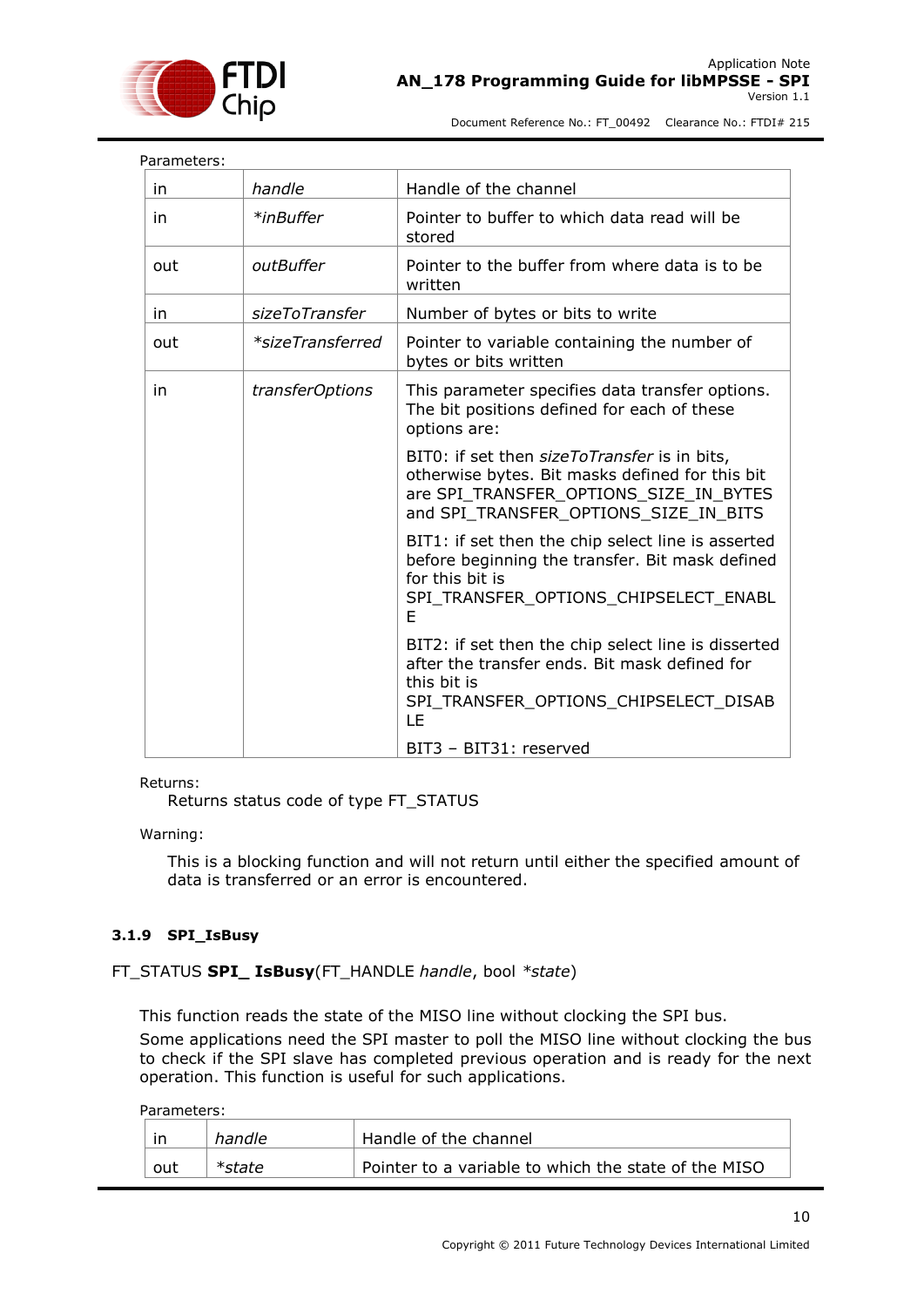

line will be read

Returns:

Returns status code of type FT\_STATUS

### <span id="page-11-0"></span>**3.1.10 SPI\_ChangeCS**

### FT\_STATUS **SPI\_ChangeCS**(FT\_HANDLE *handle*, uint32 *configOptions*)

This function changes the chip select line that is to be used to communicate to the SPI slave.

Parameters:

| in | handle        | Handle of the channel                                                                                                                                                                                                                      |
|----|---------------|--------------------------------------------------------------------------------------------------------------------------------------------------------------------------------------------------------------------------------------------|
| in | configOptions | This parameter provides a way to select the chip<br>select line and the slave's SPI mode. It is the same<br>parameter as ConfigChannel.configOptions that is<br>passed to function SPI_InitChannel and it is<br>explained in section 3.4.1 |

Returns:

Returns status code of type FT\_STATUS

### <span id="page-11-1"></span>**3.2 GPIO functions**

Each MPSSE channel in the FTDI chips are provided with a general purpose I/O port having 8 lines in addition to the port that is used for synchronous serial communication. For example, the FT232H has only one MPSSE channel with two 8-bit ports, ADBUS and ACBUS. Out of these, ADBUS is used for synchronous serial communications (I2C/SPI/JTAG) and ACBUS is free to be used as GPIO. The two functions described below have been provided to access these GPIO lines (also called the higher byte lines of MPSSE) that are available in various FTDI chips with MPSSEs.

### <span id="page-11-2"></span>**3.2.1 FT\_WriteGPIO**

FT\_STATUS **FT\_WriteGPIO**(FT\_HANDLE *handle*, uint8 *dir*, uint8 *value*)

This function writes to the 8 GPIO lines associated with the high byte of the MPSSE channel

Parameters:

| $\mathsf{I}$ | handle | Handle of the channel                                                                                                                                                                       |
|--------------|--------|---------------------------------------------------------------------------------------------------------------------------------------------------------------------------------------------|
| ın           | dir    | Each bit of this byte represents the direction of the 8<br>respective GPIO lines. 0 for in and 1 for out                                                                                    |
| ın           | value  | If the direction of a GPIO line is set to output, then<br>each bit of this byte represent the output logic state<br>of the 8 respective GPIO lines. 0 for logic low and 1<br>for logic high |

Returns:

Returns status code of type FT\_STATUS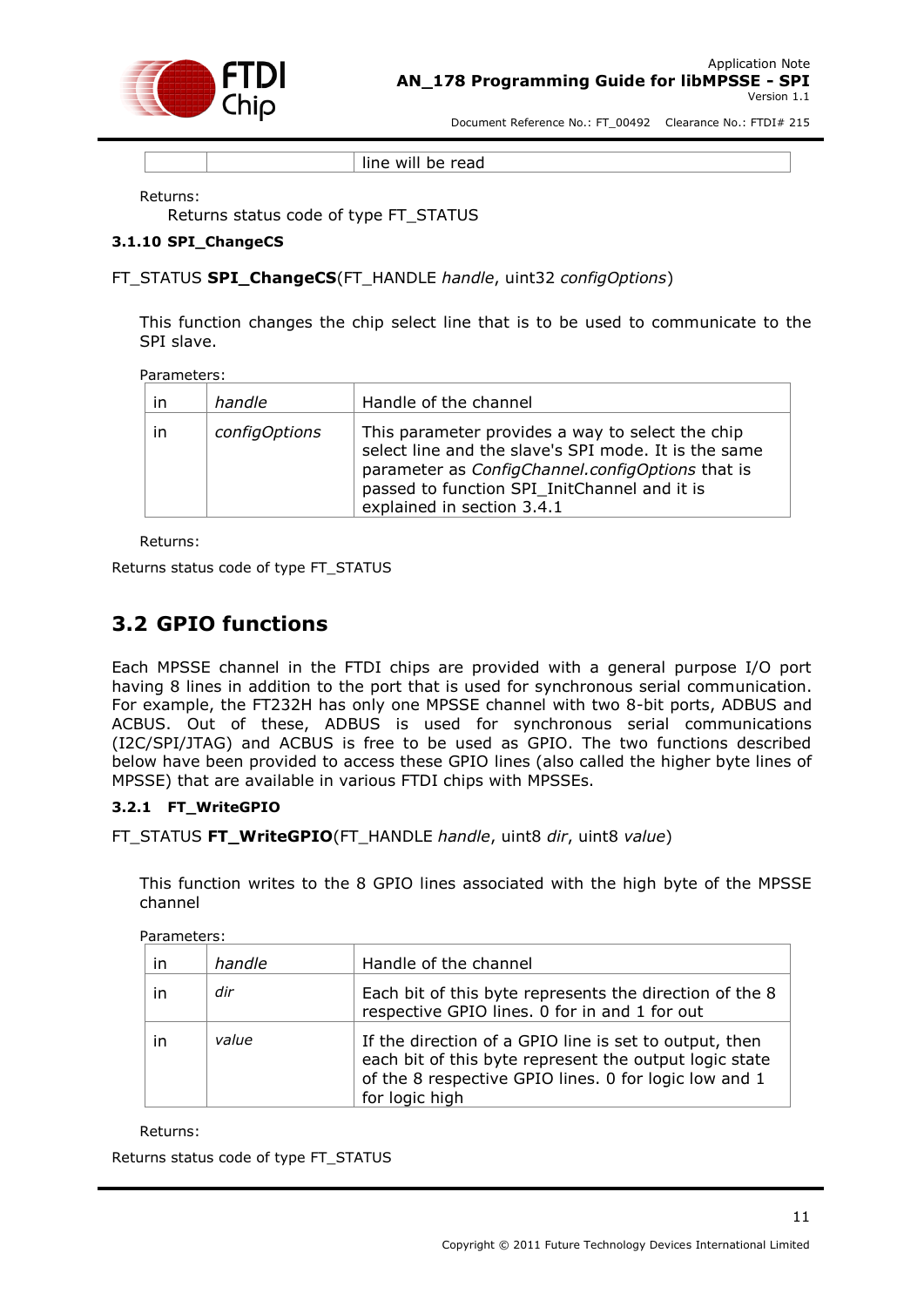

### <span id="page-12-0"></span>**3.2.2 FT\_ReadGPIO**

FT\_STATUS **FT\_ReadGPIO**(FT\_HANDLE *handle*, uint8 *\*value*)

This function reads from the 8 GPIO lines associated with the high byte of the MPSSE channel

Parameters:

| in  | handle | Handle of the channel                                                                                                                                                                     |
|-----|--------|-------------------------------------------------------------------------------------------------------------------------------------------------------------------------------------------|
| out | *value | If the direction of a GPIO line is set to input, then<br>each bit of this byte represent the input logic state of<br>the 8 respective GPIO lines. 0 for logic low and 1 for<br>logic high |

Returns:

Returns status code of type FT\_STATUS

Note:

The direction of the GPIO line must first be set using FT\_WriteGPIO function before this function is used.

### <span id="page-12-1"></span>**3.3 Library Infrastructure Functions**

The two functions described in this section typically do not need to be called from the user applications as they are automatically called during entry/exit time. However, these functions are not called automatically when linking the library statically using Microsoft Visual C++. It is then that they need to be called explicitly from the user applications. The static linking sample provided with this manual uses a macro which checks if the code is compiled using Microsoft toolchain, if so then it automatically calls these functions.

### <span id="page-12-2"></span>**3.3.1 Init\_libMPSSE**

### void **Init\_libMPSSE**(void)

Initializes the library

Parameters:

| in  | none |  |
|-----|------|--|
| out | none |  |

Returns: void

### <span id="page-12-3"></span>**3.3.2 Cleanup\_libMPSSE**

void **Cleanup\_libMPSSE**(void)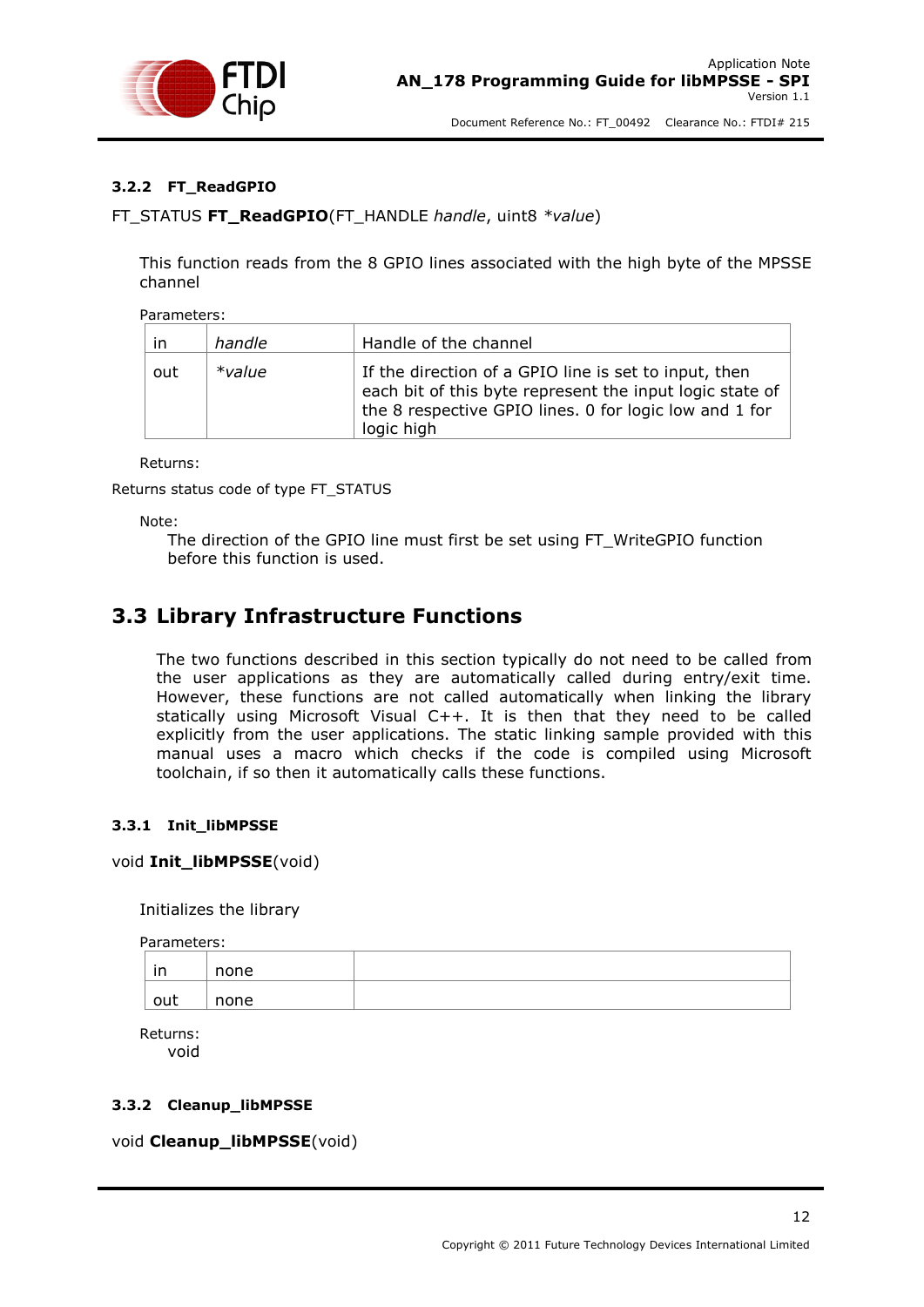

Cleans up resources used by the library

Parameters:

| in  | none |  |
|-----|------|--|
| out | none |  |

Returns: void

### <span id="page-13-0"></span>**3.4 Data types**

### <span id="page-13-1"></span>**3.4.1 ChannelConfig**

**ChannelConfig** is a structure that holds the parameters used for initializing a channel. The following are members of the structure:

### uint32 **ClockRate**

This parameter takes the value of the clock rate of the SPI bus in hertz. Valid range for ClockRate is 0 to 30MHz.

#### $\bullet$ uint8 **LatencyTimer**

Required value, in milliseconds, of latency timer. Valid range is 0 – 255. However, FTDI recommend the following ranges of values for the latency timer:

Range for full speed devices (FT2232D): Range 2 - 255

Range for Hi-speed devices (FT232H, FT2232H, FT4232H): Range 1 - 255

### uint32 **configOptions**

Bits of this member are used in the way described below:

| Bit<br>number             | Description                                                                        | Valu<br>e | Meaning of<br>value                  | Defined macro(if any)                                                                                                                    |
|---------------------------|------------------------------------------------------------------------------------|-----------|--------------------------------------|------------------------------------------------------------------------------------------------------------------------------------------|
| $BIT1-$                   | These bits                                                                         | 00        | <b>SPI MODE0</b>                     | SPI CONFIG OPTION MODE0                                                                                                                  |
| BIT <sub>0</sub>          | specify to which<br>of the standard                                                | 01        | <b>SPI MODE1</b>                     | SPI CONFIG OPTION MODE1                                                                                                                  |
|                           | SPI modes<br>should the SPI                                                        |           |                                      | (Please refer to the release notes within the<br>release package zip file for revision history and<br>known limitations of this version) |
|                           | master be<br>configured to                                                         | 10        | SPI MODE2                            | SPI CONFIG OPTION MODE2                                                                                                                  |
|                           |                                                                                    | 11        | SPI MODE3                            | SPI_CONFIG_OPTION_MODE3                                                                                                                  |
|                           |                                                                                    |           |                                      | (Please refer to the release notes within the<br>release package zip file for revision history and<br>known limitations of this version) |
| BIT4-<br>BIT <sub>2</sub> | These bits<br>specify which of<br>the available<br>lines should be<br>used as chip | 000       | xDBUS3 of<br>MPSSE is<br>chip select | SPI CONFIG OPTION CS DBUS3                                                                                                               |
|                           |                                                                                    | 001       | xDBUS4 of<br>MPSSE is                | SPI_CONFIG_OPTION_CS_DBUS4                                                                                                               |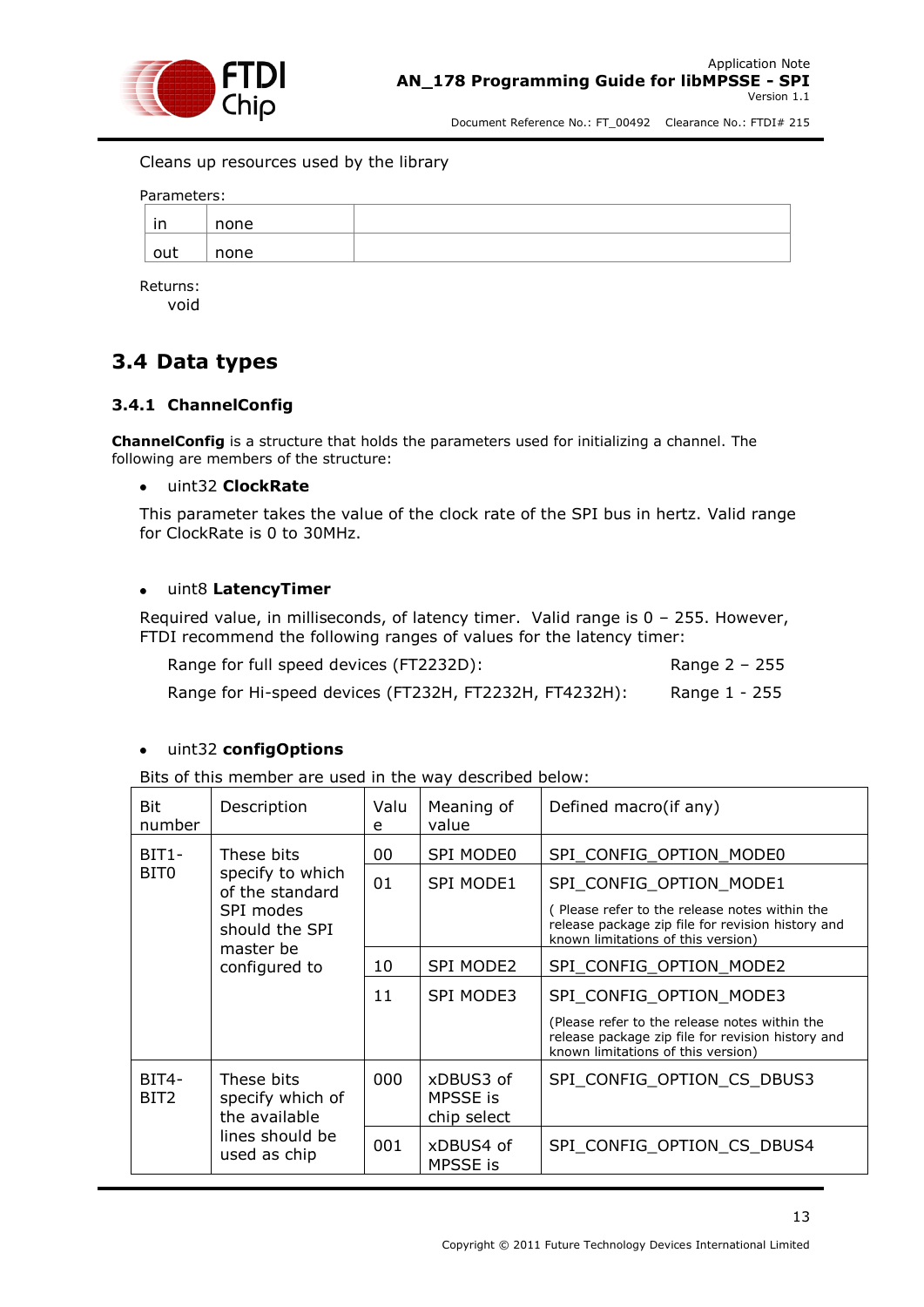

|                    | select                                   |          | chip select                                 |                                |
|--------------------|------------------------------------------|----------|---------------------------------------------|--------------------------------|
|                    |                                          | 010      | xDBUS5 of<br><b>MPSSE</b> is<br>chip select | SPI_CONFIG_OPTION_CS_DBUS5     |
|                    |                                          | 011      | xDBUS6 of<br>MPSSE is<br>chip select        | SPI_CONFIG_OPTION_CS_DBUS6     |
|                    |                                          | 100      | xDBUS7 of<br>MPSSE is<br>chip select        | SPI CONFIG OPTION CS DBUS7     |
| BIT5<br>active low | This bit specifies<br>if the chip select | $\Omega$ | Chip select is<br>active high               |                                |
|                    | line should be                           | 1        | Chip select is<br>active low                | SPI CONFIG OPTION CS ACTIVELOW |
| BIT6-<br>BIT31     | Reserved                                 |          |                                             |                                |

Note: The terms xDBUS0 – xDBUS7 corresponds to lines ADBUS0 – ADBUS7 if the first MPSSE channel is used, otherwise it corresponds to lines BDBUS0 – BDBUS7 if the second MPSSE channel(i.e. if available in the chip) is used.

The SPI modes are:

SPI MODE0 - data are captured on rising edge and propagated on falling edge SPI MODE1 - data are captured on falling edge and propagated on rising edge SPI MODE2 - data are captured on falling edge and propagated on rising edge SPI MODE3 - data are captured on rising edge and propagated on falling edge

uint32 Pins

This member specifies the directions and values of the lines associated with the lower byte of the MPSSE channel after SPI\_InitChannel and SPI\_CloseChannel functions are called.

| Bit number  | Description                                                | Comment                                                              |
|-------------|------------------------------------------------------------|----------------------------------------------------------------------|
| BIT7-BIT0   | Direction of the lines after<br>SPI InitChannel is called  | A 1 corresponds to output<br>and a 0 corresponds to<br>input         |
| BIT15-BIT8  | Value of the lines after<br>SPI InitChannel is called      | A 1 corresponds to logic<br>high and a 0 corresponds<br>to logic low |
| BIT23-BIT16 | Direction of the lines after<br>SPI CloseChannel is called | A 1 corresponds to output<br>and a 0 corresponds to<br>input         |
| BIT31-BIT24 | Value of the lines after<br>SPI CloseChannel is called     | A 1 corresponds to logic<br>high and a 0 corresponds<br>to logic low |

Note that the directions of the SCLK, MOSI and the specified chip select line will be overwritten to 1 and the direction of the MISO like will be overwritten to 0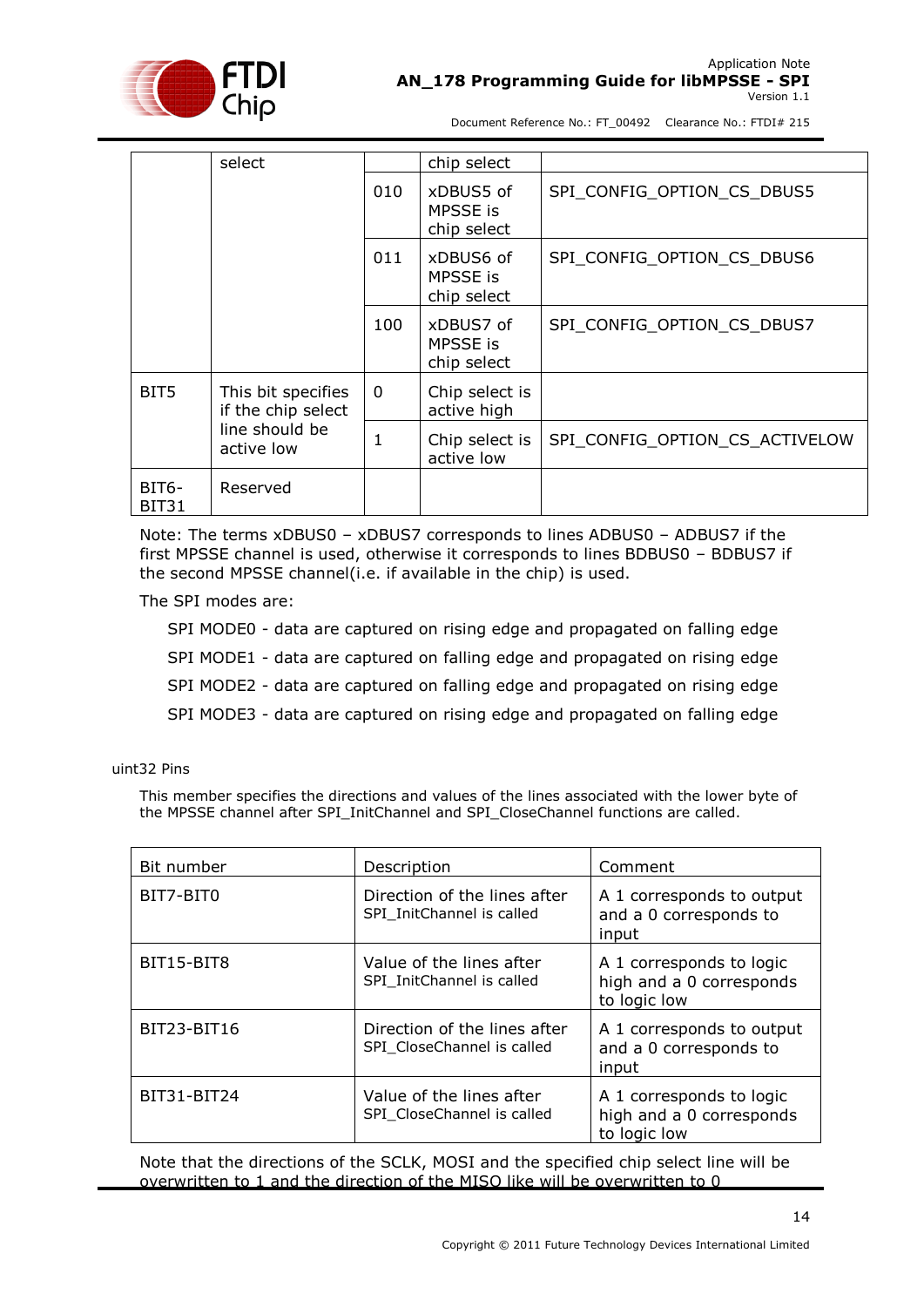

irrespective of the values passed by the user application. Other than these 4 lines, the rest of the lines will be an a state that is specified via this parameter.

### uint16 **reserved**

This parameter is reserved and should not be used.

### <span id="page-15-0"></span>**3.4.2 Typedefs**

Following are the typedefs that have been defined keeping cross platform portability in view:

- typedef unsigned char **uint8**
- typedef unsigned short **uint16**  $\bullet$
- typedef unsigned long **uint32**
- typedef signed char **int8**
- typedef signed short **int16**
- typedef signed long **int32**
- typedef unsigned char **bool**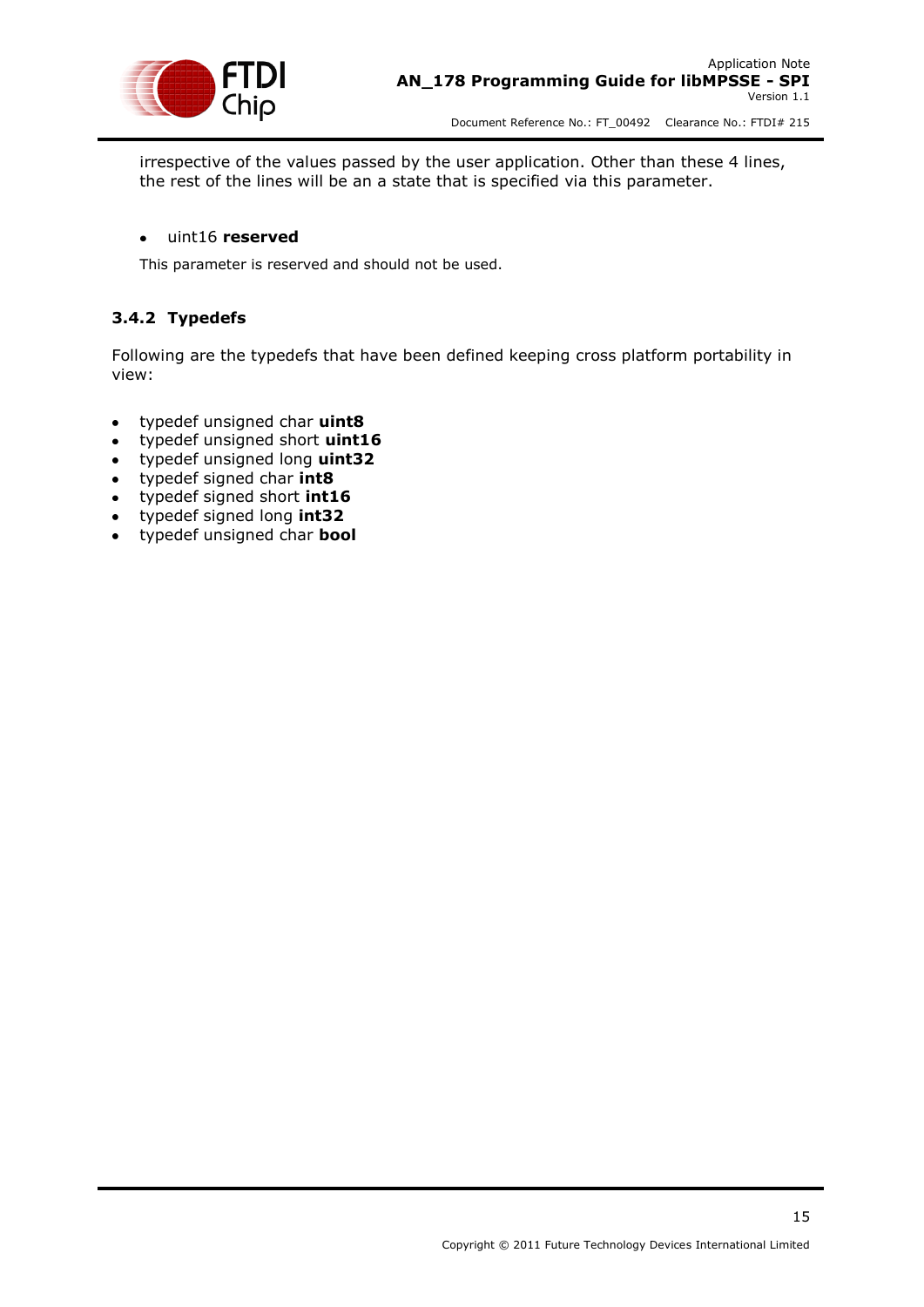

# <span id="page-16-0"></span>**4 Example Circuit**

This example will demonstrate how to connect a MPSSE chip (FT2232H) to an SPI device (93LC56B – EEPROM) and program it using libMPSSE-SPI library.



**Figure 3: Schematic for connecting FT2232H to SPI EEPROM device (93LC56B)**

The above schematic shows how to connect a FT2232H chip to an SPI EEPROM. Please note that the FT2232H chip is also available as a module which contains all the components shown in the above schematic (except the 93LC56B and the pull-up resistors connected to it). This module is called *FT2232H Mini Module* and details about it can be found in the device [datasheet.](http://www.ftdichip.com/Support/Documents/DataSheets/Modules/DS_FT2232H_Mini_Module.pdf) The FT2232H chip acts as the SPI master here and is connected to a PC running using USB interface.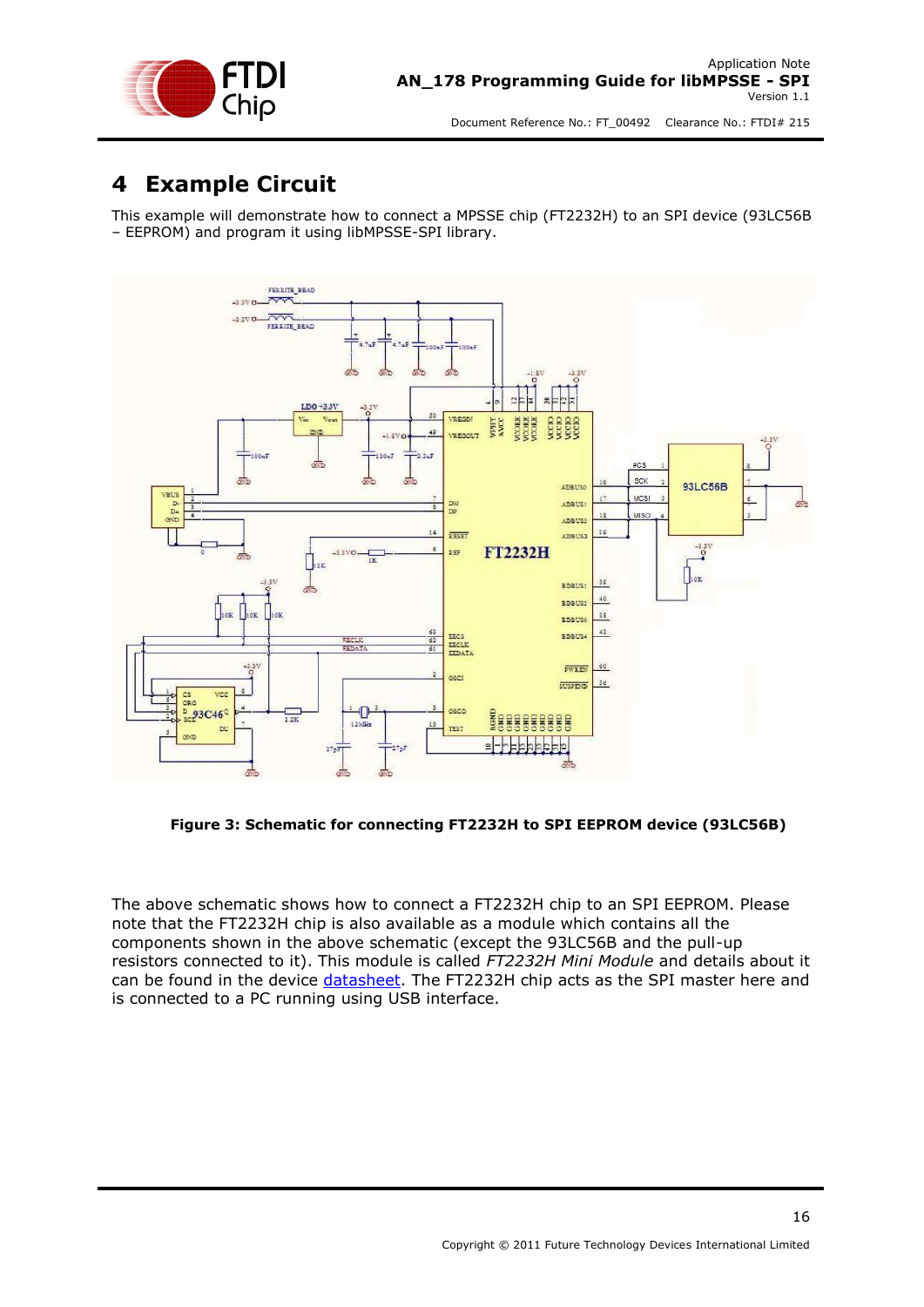

# <span id="page-17-0"></span>**5 Example Program**

The required **D2XX driver** should be installed into the system depending on the OS that is already installed in the PC/host. If a linux PC is used then the default drivers usbserial and ftdi sio must be removed (using rmmod command).

Once the hardware shown above is connected to a PC and the drivers are installed, we can place the following sample code (sample-static.c), D2XX.h, libMPSSE\_spi.h and libMPSSE.a into one folder, compile the sample and run it.

| /*!                                                                                          |                                              |                        |
|----------------------------------------------------------------------------------------------|----------------------------------------------|------------------------|
| * \file sample-static.c                                                                      |                                              |                        |
|                                                                                              |                                              |                        |
| * \author FTDI                                                                               |                                              |                        |
| * \date 20110512                                                                             |                                              |                        |
| * Copyright © 2011 Future Technology Devices International Limited<br>* Company Confidential |                                              |                        |
| * Project: libMPSSE                                                                          |                                              |                        |
| * Module: SPI Sample Application - Interfacing 94LC56B SPI EEPROM                            |                                              |                        |
| * Rivision History:                                                                          |                                              |                        |
| * 0.1 - 20110512 - Initial version                                                           |                                              |                        |
| * 0.2 - 20110801 - Changed LatencyTimer to 255                                               |                                              |                        |
|                                                                                              | Attempt to open channel only if available    |                        |
|                                                                                              | Added & modified macros<br>Included stdlib.h |                        |
| * 0.3 - 20111212 - Added comments                                                            |                                              |                        |
| $^*/$                                                                                        |                                              |                        |
|                                                                                              |                                              |                        |
| $\prime^*$                                                                                   | Include files                                |                        |
|                                                                                              | $^*/$                                        |                        |
|                                                                                              |                                              |                        |
| /* Standard C libraries */                                                                   |                                              |                        |
| #include <stdio.h></stdio.h>                                                                 |                                              |                        |
| #include <stdlib.h></stdlib.h>                                                               |                                              |                        |
| /* OS specific libraries */                                                                  |                                              |                        |
| #ifdef _WIN32                                                                                |                                              |                        |
| #include <windows.h><br/>#endif</windows.h>                                                  |                                              |                        |
|                                                                                              |                                              |                        |
| /* Include D2XX header*/                                                                     |                                              |                        |
| #include "ftd2xx.h"                                                                          |                                              |                        |
|                                                                                              |                                              |                        |
| /* Include libMPSSE header */<br>#include "libMPSSE spi.h"                                   |                                              |                        |
|                                                                                              |                                              |                        |
| $\prime^*$                                                                                   |                                              | Macro and type defines |
|                                                                                              |                                              |                        |
| /* Helper macros */                                                                          |                                              |                        |
| #define APP_CHECK_STATUS(exp) {if(exp!=FT_OK){printf("%s:%d:%s(): status(0x%x) \             |                                              |                        |
| != FT_OK\n",__FILE__, __LINE__, __FUNCTION__,exp);exit(1);}else{;}};                         |                                              |                        |
| #define CHECK_NULL(exp){if(exp==NULL){printf("%s:%d:%s(): NULL expression \                  |                                              |                        |
| encountered \n", __FILE__, __LINE__, __FUNCTION__);exit(1);}else{;}};                        |                                              |                        |
|                                                                                              |                                              |                        |
| /* Application specific macro definations */                                                 |                                              |                        |
| #define SPI DEVICE BUFFER SIZE                                                               | 256                                          |                        |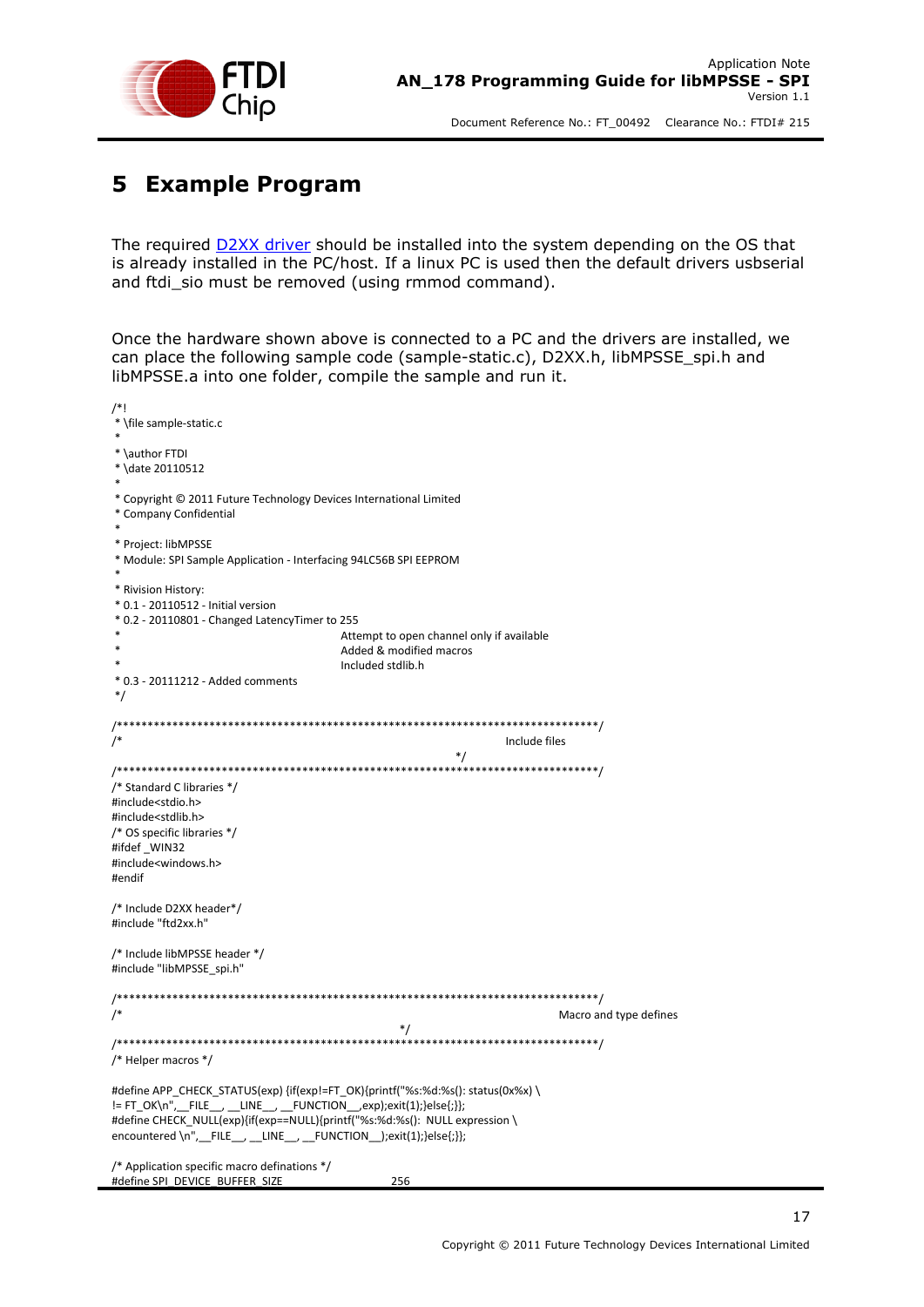

| #define SPI_WRITE_COMPLETION_RETRY<br>#define START_ADDRESS_EEPROM<br>#define END ADDRESS EEPROM<br>#define RETRY COUNT EEPROM<br>#define CHANNEL_TO_OPEN<br>#define SPI SLAVE 0<br>#define SPI_SLAVE_1<br>#define SPI_SLAVE_2<br>#define DATA OFFSET                                                       | 10<br>0x00 /*read/write start address inside the EEPROM*/<br>0x10<br>/* number of retries if read/write fails */<br>10<br>/*0 for first available channel, 1 for next */<br>0<br>0<br>1<br>$\overline{2}$<br>3                                    |
|-------------------------------------------------------------------------------------------------------------------------------------------------------------------------------------------------------------------------------------------------------------------------------------------------------------|---------------------------------------------------------------------------------------------------------------------------------------------------------------------------------------------------------------------------------------------------|
| /*                                                                                                                                                                                                                                                                                                          | Global variables                                                                                                                                                                                                                                  |
| uint32 channels;<br>FT HANDLE ftHandle;<br>ChannelConfig channelConf;<br>uint8 buffer[SPI_DEVICE_BUFFER_SIZE];                                                                                                                                                                                              | $^*/$                                                                                                                                                                                                                                             |
| $\sqrt{*}$                                                                                                                                                                                                                                                                                                  | Public function definitions<br>$^*/$                                                                                                                                                                                                              |
| /*!<br>* \brief Writes to EEPROM<br>* This function writes a byte to a specified address within the 93LC56B EEPROM                                                                                                                                                                                          |                                                                                                                                                                                                                                                   |
| is to be written<br>* \param[in] data The byte that is to be written<br>* \return Returns status code of type FT_STATUS(see D2XX Programmer's Guide)<br>* \note<br>$*$ \warning<br>$^*/$<br>FT_STATUS read_byte(uint8 slaveAddress, uint8 address, uint16 *data)<br>₹                                       | * \param[in] registerAddress Address of the memory location inside the slave to where the byte<br>* \sa Datasheet of 93LC56B http://ww1.microchip.com/downloads/en/DeviceDoc/21794F.pdf                                                           |
| uint32 sizeToTransfer = $0$ ;<br>uint32 sizeTransfered;<br>bool writeComplete=0;<br>uint32 retry=0;<br>bool state;<br>FT_STATUS status;<br>/* CS High + Write command + Address */<br>sizeToTransfer=1;<br>sizeTransfered=0;<br>buffer[0] = $0xCO$ ;/* Write command (3bits)*/<br>APP CHECK STATUS(status); | buffer[0] = buffer[0] $\mid$ ( address >> 3) & 0x0F );/*5 most significant add bits*/<br>status = SPI Write(ftHandle, buffer, sizeToTransfer, &sizeTransfered,<br>SPI_TRANSFER_OPTIONS_SIZE_IN_BYTES <br>SPI TRANSFER OPTIONS CHIPSELECT ENABLE); |
| /*Write partial address bits */<br>sizeToTransfer=4;<br>sizeTransfered=0:<br>APP CHECK STATUS(status);<br>/*Read 2 bytes*/<br>sizeToTransfer=2;                                                                                                                                                             | buffer[0] = (address & 0x07) << 5; /* least significant 3 address bits $*/$<br>status = SPI Write(ftHandle, buffer, sizeToTransfer, &sizeTransfered,<br>SPI TRANSFER OPTIONS SIZE IN BITS);                                                       |
| sizeTransfered=0;                                                                                                                                                                                                                                                                                           | status = SPI Read(ftHandle, buffer, sizeToTransfer, & sizeTransfered,                                                                                                                                                                             |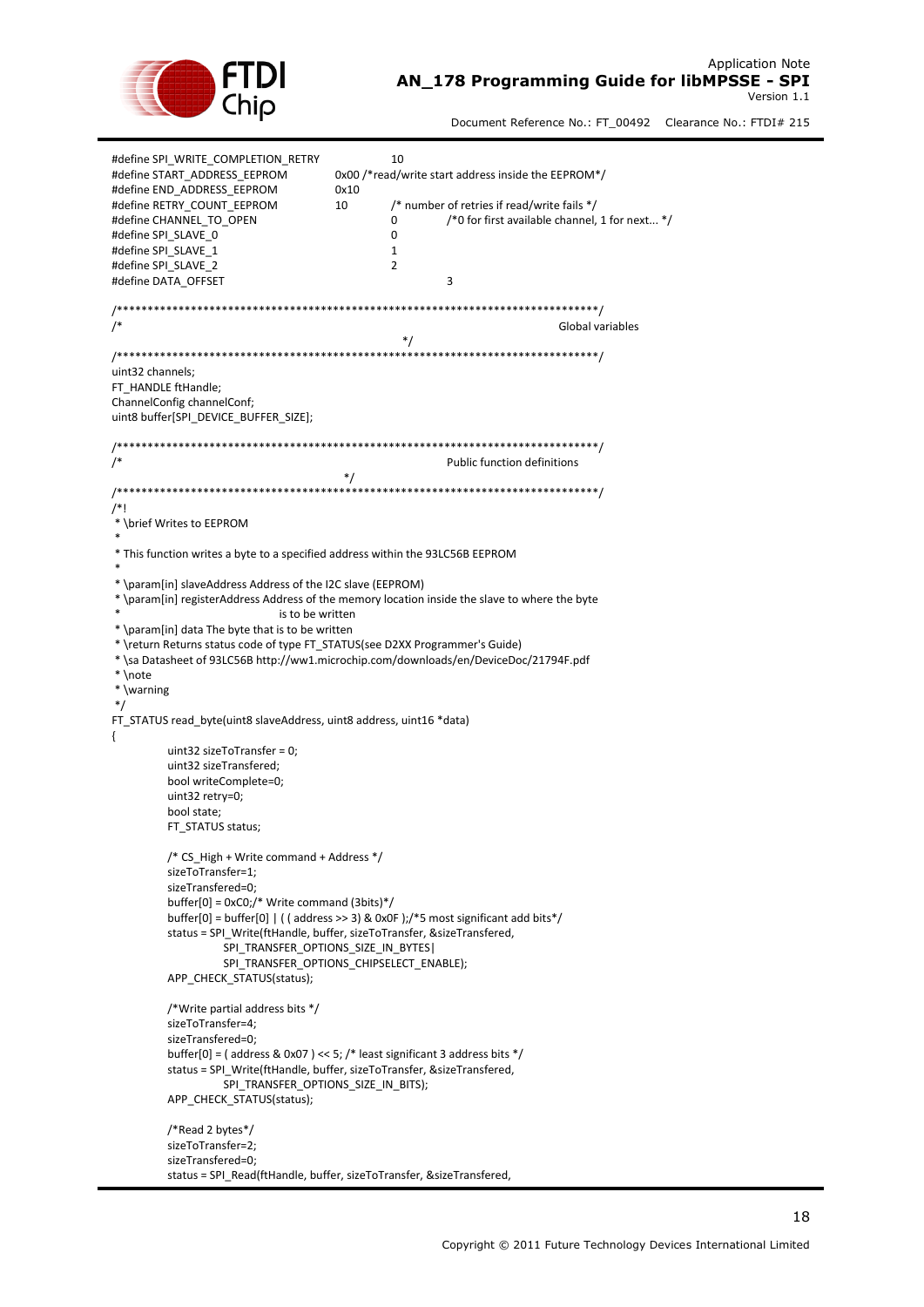

} /\*!

\*

\*

\*/

{

Document Reference No.: FT\_00492 Clearance No.: FTDI# 215

```
SPI_TRANSFER_OPTIONS_SIZE_IN_BYTES|
                     SPI_TRANSFER_OPTIONS_CHIPSELECT_DISABLE);
          APP_CHECK_STATUS(status);
          *data = (uint16)(buffer[1]<<8);
          *data = (*data & 0xFF00) | (0x00FF & (uint16)buffer[0]);
          return status;
* \brief Reads from EEPROM
* This function reads a byte from a specified address within the 93LC56B EEPROM
* \param[in] slaveAddress Address of the I2C slave (EEPROM)
* \param[in] registerAddress Address of the memory location inside the slave from where the 
                               byte is to be read
* \param[in] *data Address to where the byte is to be read
* \return Returns status code of type FT_STATUS(see D2XX Programmer's Guide)
* \sa Datasheet of 93LC56B http://ww1.microchip.com/downloads/en/DeviceDoc/21794F.pdf
* \note 
* \warning
FT_STATUS write_byte(uint8 slaveAddress, uint8 address, uint16 data)
          uint32 sizeToTransfer = 0;
          uint32 sizeTransfered=0;
          bool writeComplete=0;
          uint32 retry=0;
          bool state;
          FT_STATUS status;
          /* Write command EWEN(with CS_High -> CS_Low) */
          sizeToTransfer=11;
          sizeTransfered=0;
          buffer[0]=0x9F;/* SPI_EWEN -> binary 10011xxxxxx (11bits) */
          buffer[1]=0xFF;
          status = SPI_Write(ftHandle, buffer, sizeToTransfer, &sizeTransfered, 
                     SPI_TRANSFER_OPTIONS_SIZE_IN_BITS|
                     SPI_TRANSFER_OPTIONS_CHIPSELECT_ENABLE|
                     SPI_TRANSFER_OPTIONS_CHIPSELECT_DISABLE);
          APP_CHECK_STATUS(status);
          /* CS_High + Write command + Address */
          sizeToTransfer=1;
          sizeTransfered=0;
          buffer[0] = 0xA0;/* Write command (3bits) */
          buffer[0] = buffer[0] | ( ( address >> 3) & 0x0F );/*5 most significant add bits*/
          status = SPI_Write(ftHandle, buffer, sizeToTransfer, &sizeTransfered,
                     SPI_TRANSFER_OPTIONS_SIZE_IN_BYTES|
                     SPI_TRANSFER_OPTIONS_CHIPSELECT_ENABLE);
          APP_CHECK_STATUS(status);
          /*Write 3 least sig address bits */
          sizeToTransfer=3;
          sizeTransfered=0;
          buffer[0] = ( address & 0x07 ) << 5; /* least significant 3 address bits */
          status = SPI_Write(ftHandle, buffer, sizeToTransfer, &sizeTransfered, 
                     SPI_TRANSFER_OPTIONS_SIZE_IN_BITS);
          APP_CHECK_STATUS(status);
          /* Write 2 byte data + CS Low */sizeToTransfer=2;
          sizeTransfered=0;
          buffer[0] = (uint8)(data & 0xFF);
          buffer[1] = (uint8)((data & 0xFF00)>>8);
          status = SPI_Write(ftHandle, buffer, sizeToTransfer, &sizeTransfered,
```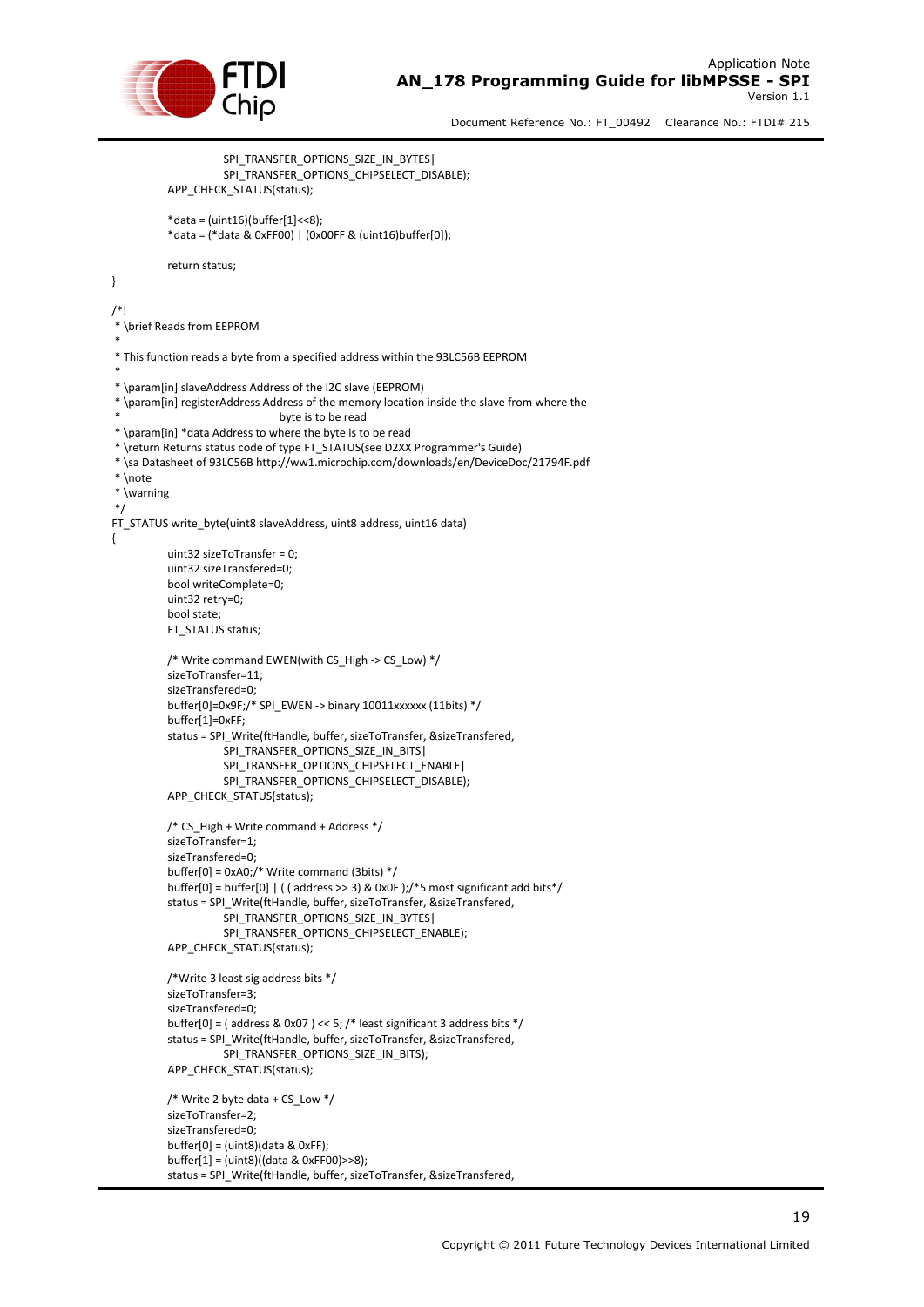

```
SPI_TRANSFER_OPTIONS_SIZE_IN_BYTES|
                     SPI_TRANSFER_OPTIONS_CHIPSELECT_DISABLE);
          APP_CHECK_STATUS(status);
          /* Wait until D0 is high */
#if 1
          /* Strobe Chip Select */
          sizeToTransfer=0;
          sizeTransfered=0;
          status = SPI_Write(ftHandle, buffer, sizeToTransfer, &sizeTransfered, 
                     SPI_TRANSFER_OPTIONS_SIZE_IN_BITS|
                     SPI_TRANSFER_OPTIONS_CHIPSELECT_ENABLE);
          APP_CHECK_STATUS(status);
#ifndef __linux__
          Sleep(10);
#endif
          sizeToTransfer=0;
          sizeTransfered=0;
          status = SPI_Write(ftHandle, buffer, sizeToTransfer, &sizeTransfered,
                     SPI_TRANSFER_OPTIONS_SIZE_IN_BITS|
                     SPI_TRANSFER_OPTIONS_CHIPSELECT_DISABLE);
          APP_CHECK_STATUS(status);
#else
          retry=0;
          state=FALSE;
          SPI_IsBusy(ftHandle,&state);
          while((FALSE==state) && (retry<SPI_WRITE_COMPLETION_RETRY))
          {
                     printf("SPI device is busy(%u)\n",(unsigned)retry);
                     SPI_IsBusy(ftHandle,&state);
                     retry++;
          }
#endif
          /* Write command EWEN(with CS_High -> CS_Low) */
          sizeToTransfer=11;
          sizeTransfered=0;
          buffer[0]=0x8F;/* SPI_EWEN -> binary 10011xxxxxx (11bits) */
          buffer[1]=0xFF;
          status = SPI_Write(ftHandle, buffer, sizeToTransfer, &sizeTransfered, 
                     SPI_TRANSFER_OPTIONS_SIZE_IN_BITS|
                     SPI_TRANSFER_OPTIONS_CHIPSELECT_ENABLE|
                     SPI_TRANSFER_OPTIONS_CHIPSELECT_DISABLE);
          APP_CHECK_STATUS(status);
          return status;
}
/*!
* \brief Main function / Entry point to the sample application
 *
* This function is the entry point to the sample application. It opens the channel, writes to the
* EEPROM and reads back.
 *
* \param[in] none
* \return Returns 0 for success
* \sa
* \note 
 * \warning
*/
int main()
{
          FT_STATUS status:
          FT_DEVICE_LIST_INFO_NODE devList;
          uint8 address=0;
          uint16 data;
          int i,j;
#ifdef _MSC_VER
          Init_libMPSSE();
#endif
```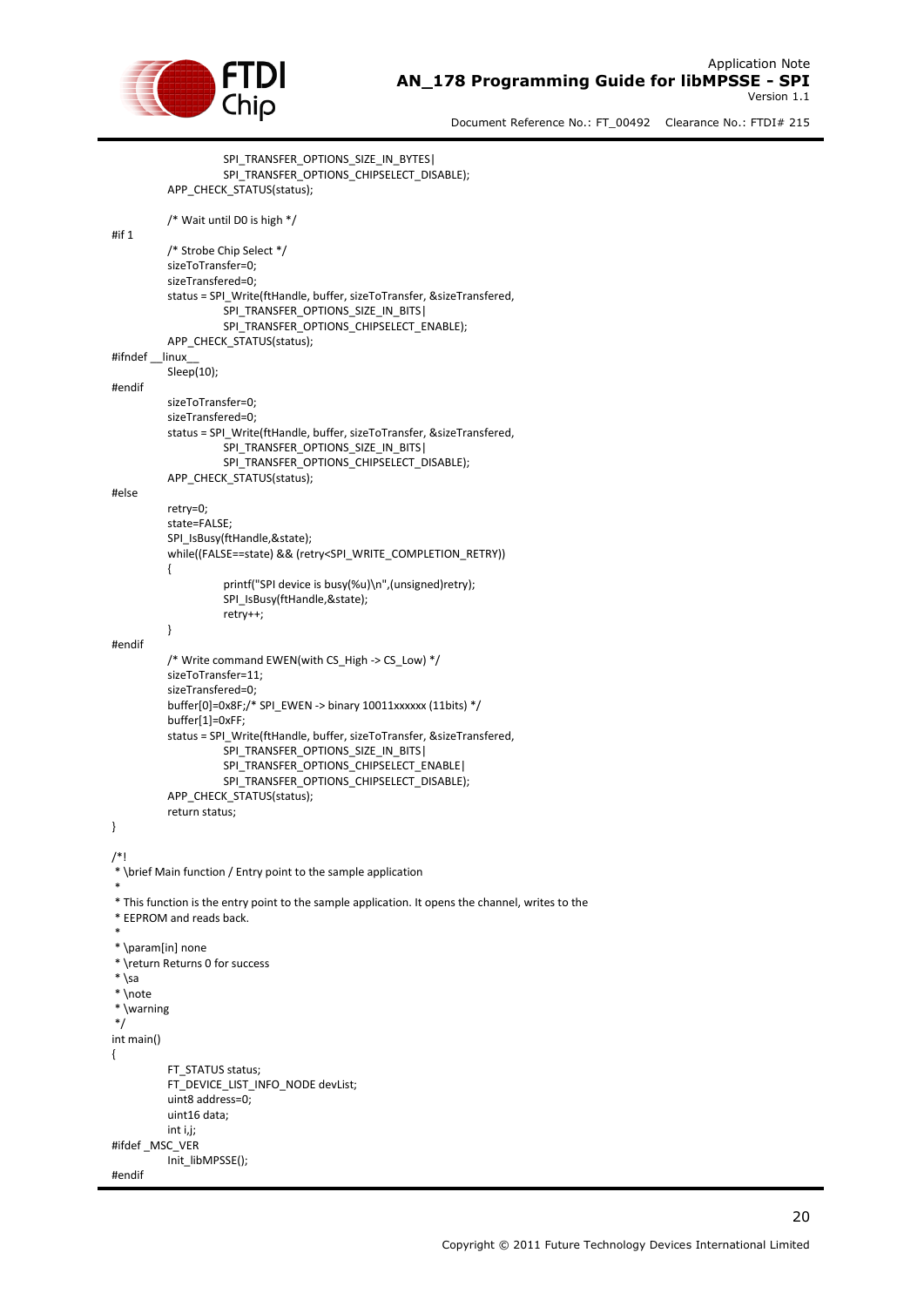

```
channelConf.ClockRate = 5000;
          channelConf.LatencyTimer= 255;
          channelConf.configOptions = \
                     SPI_CONFIG_OPTION_MODE0 | SPI_CONFIG_OPTION_CS_DBUS3;
          channelConf.Pin = 0x00000000;/*FinalVal-FinalDir-InitVal-InitDir (for dir 0=in, 1=out)*/
          status = SPI_GetNumChannels(&channels);
          APP_CHECK_STATUS(status);
          printf("Number of available SPI channels = %d\n",channels);
          if(channels>0)
          {
                     for(i=0;i<channels;i++)
                     {
                                status = SPI_GetChannelInfo(i,&devList);
                                APP_CHECK_STATUS(status);
                                printf("Information on channel number %d:\n",i);
                                /* print the dev info */<br>printf("
                                printf(" Flags=0x%x\n",devList.Flags);<br>printf(" Type=0x%x\n",devList.Type);
                                                      Type=0x%x\n",devList.Type);
                                printf(" ID=0x%x\n",devList.ID); 
                                printf(" Locld=0x%x\n",devList.LocId);<br>printf(" SerialNumber=%s\n".devList.S
                                                      SerialNumber=%s\n".devList.SerialNumber);
                                printf(" Description=%s\n",devList.Description);<br>printf(" ftHandle=0x%x\n".devList.ftHandle):/*is
                                                      ftHandle=0x%x\n",devList.ftHandle);/*is 0 unless open*/
                     }
                     /* Open the first available channel */
                     status = SPI_OpenChannel(CHANNEL_TO_OPEN,&ftHandle);
                     APP_CHECK_STATUS(status);
                     printf("\nhandle=0x%x status=0x%x\n",ftHandle,status);
                     status = SPI_InitChannel(ftHandle,&channelConf);
                     APP_CHECK_STATUS(status);
                     for(address=START_ADDRESS_EEPROM;address<END_ADDRESS_EEPROM;address++)
                     {
                                printf("writing address = %d data = %d\n", address, \
                                           address+DATA_OFFSET);
                                write_byte(SPI_SLAVE_0, address, (uint16)address+DATA_OFFSET);
                     }
                     for(address=START_ADDRESS_EEPROM;address<END_ADDRESS_EEPROM;address++)
                     {
                                read_byte(SPI_SLAVE_0, address,&data);
                                read_byte(SPI_SLAVE_0, address,&data);
                                printf("reading address=%d data=%d\n",address,data);
                     }
                     status = SPI_CloseChannel(ftHandle);
          }
#ifdef _MSC_VER
          Cleanup_libMPSSE();
          return 0;
```
}

#endif

The sample program shown above writes to address 0 through 15 in the EEPROM chip. The value that is written is *address+3,* i.e. if the address is 5 then a value 8 is written to that address. When this sample program is compiled and run, we should see an output like the one shown below: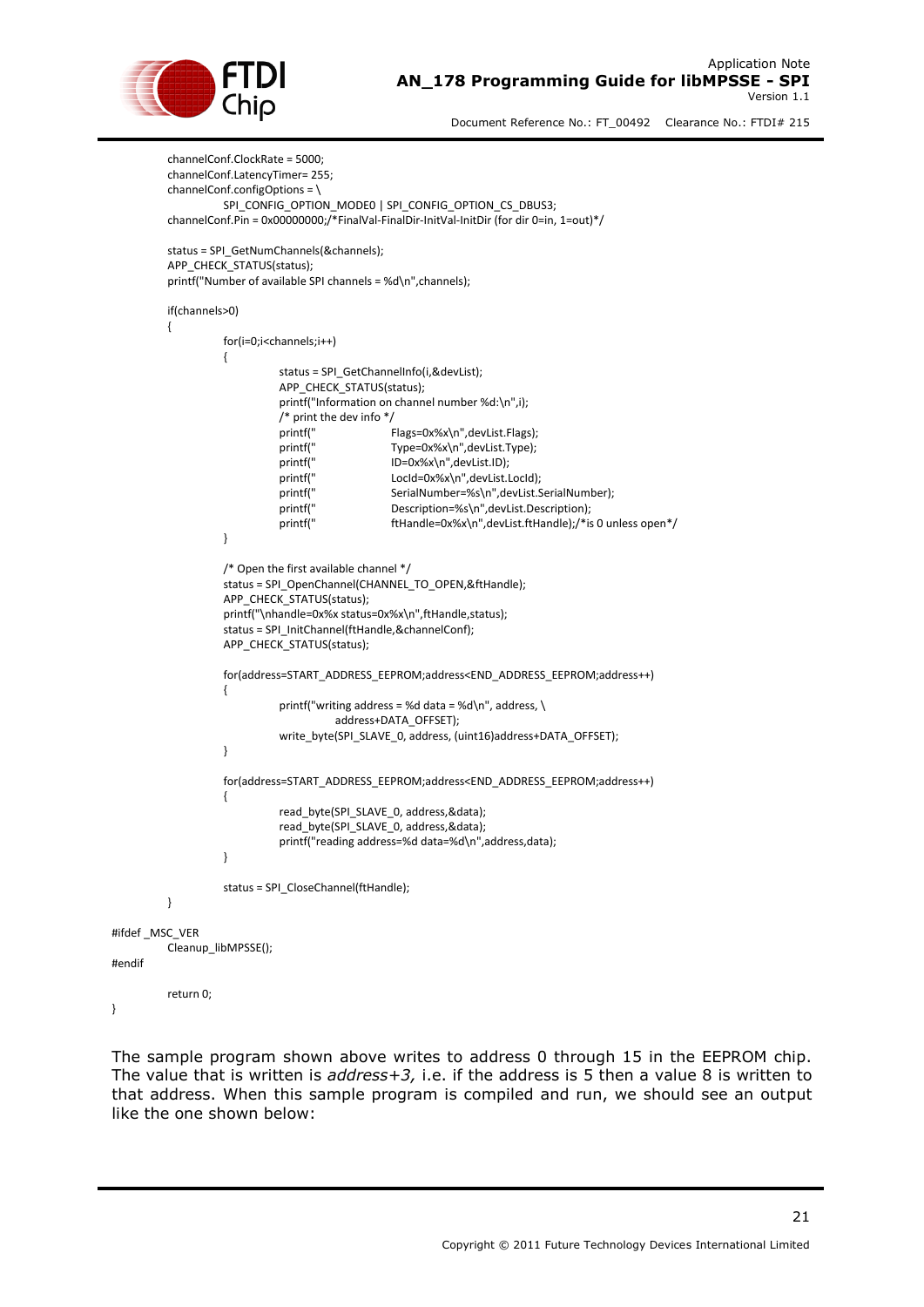

| Number of available SPI channels<br>2<br>I<br>Information on channel number 0:<br>Flags=0x2<br>Т уре =0x6<br>ID=0×4036010<br>Loc I d=0x851<br>SerialNumber=FTTPA0K3A<br>Description=FT2232H MiniModule<br>A<br>ftHandle=0x0<br>channel number 1:<br>Information on<br>Flags=Øx2<br>Т уре =0х6<br>ID=0×4036010<br>LocId=0x852<br>SerialNumber=FTTPAØK3B<br>Description=FT2232H MiniModule B<br>ftHandle=0x0<br>hand le =0x1 bf 3c68<br>status=0x0<br>writing address = 0 data<br>3<br>I<br>address = 1<br>4<br>data<br>writing<br>I<br>5<br>address =<br>$\mathbf{2}^-$<br>writing<br>data<br>I<br>6<br>writing address = $3$<br>data =<br>address = $4$<br>7<br>writing<br>$data =$<br>5<br>8<br>writing<br>address<br>data =<br>$\equiv$<br>9<br>address = 6<br>writing<br>data =<br>7<br>writing<br>address =<br>data = 10<br>writing<br>address =<br>8<br>data = 11<br>writing<br>address = 9<br>data = 12<br>writing<br>address = 10 data = 13<br>address = $11$<br>data = 14<br>writing<br>address = 12<br>data = 15<br>writing<br>writing address = $13$<br>data = 16<br>address<br>$= 14$<br>data = 17<br>writing<br>15 data<br>$= 18$<br>writing<br>address =<br>reading address=0 data=3<br>address=1<br>data=4<br>reading<br>address=2<br>data=5<br>reading<br>reading address=3<br>data=6<br>address=4<br>data=7<br>reading<br>reading<br>address=5<br>data=8<br>reading address=6<br>data=9<br>address=7<br>data=10<br>reading<br>reading<br>address=8<br>data=11<br>reading address=9 data=12<br>address=10 data=13<br>reading<br>address=11<br>data=14<br>reading<br>address=12<br>reading<br>data=15<br>reading<br>address=13<br>data=16<br>address=14 data=17<br>reading<br>reading address=15 data=18<br>$\blacktriangleleft$<br>▶ | x<br>--<br><b>BE C:\Windows\system32\cmd.exe</b> |
|-----------------------------------------------------------------------------------------------------------------------------------------------------------------------------------------------------------------------------------------------------------------------------------------------------------------------------------------------------------------------------------------------------------------------------------------------------------------------------------------------------------------------------------------------------------------------------------------------------------------------------------------------------------------------------------------------------------------------------------------------------------------------------------------------------------------------------------------------------------------------------------------------------------------------------------------------------------------------------------------------------------------------------------------------------------------------------------------------------------------------------------------------------------------------------------------------------------------------------------------------------------------------------------------------------------------------------------------------------------------------------------------------------------------------------------------------------------------------------------------------------------------------------------------------------------------------------------------------------------------------------------------------------------------------------------------------------------------------------------------------------|--------------------------------------------------|
|                                                                                                                                                                                                                                                                                                                                                                                                                                                                                                                                                                                                                                                                                                                                                                                                                                                                                                                                                                                                                                                                                                                                                                                                                                                                                                                                                                                                                                                                                                                                                                                                                                                                                                                                                     |                                                  |
|                                                                                                                                                                                                                                                                                                                                                                                                                                                                                                                                                                                                                                                                                                                                                                                                                                                                                                                                                                                                                                                                                                                                                                                                                                                                                                                                                                                                                                                                                                                                                                                                                                                                                                                                                     |                                                  |
|                                                                                                                                                                                                                                                                                                                                                                                                                                                                                                                                                                                                                                                                                                                                                                                                                                                                                                                                                                                                                                                                                                                                                                                                                                                                                                                                                                                                                                                                                                                                                                                                                                                                                                                                                     |                                                  |

**Figure 4: Sample output on windows**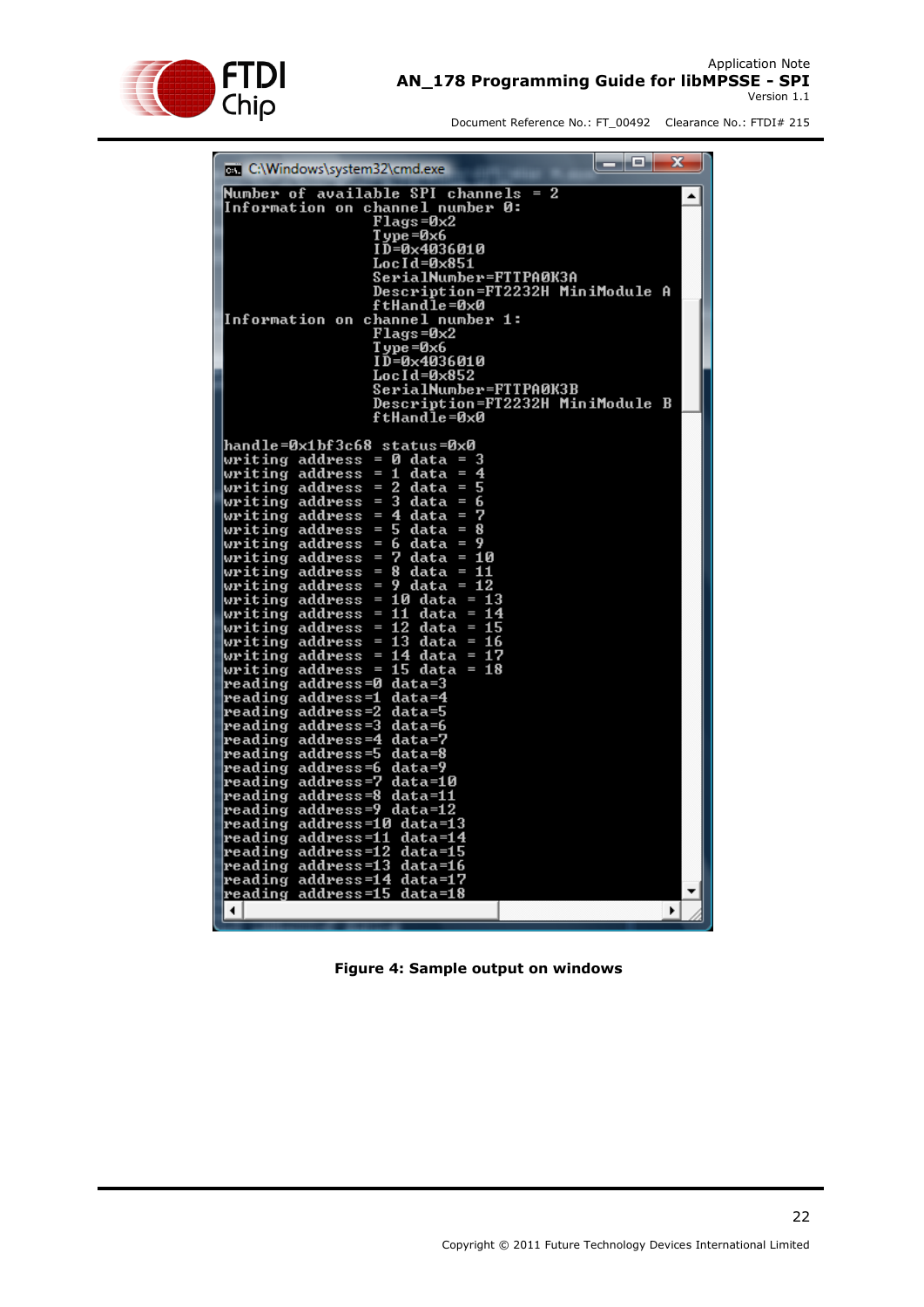

Number of available SPI channels =  $2$ Information on channel number 0: Flags=0x2  $T$ vpe= $0x6$ ID=0x4036010  $LocId=0x2021$ SerialNumber=FTTPA0K3A Description=FT2232H MiniModule A ftHandle=0x0 Information on channel number 1:  $Flaas=0x2$  $Type=0x6$ TD=0x4036010  $LocId=0x2022$ SerialNumber=FTTPA0K3B Description=FT2232H MiniModule B ftHandle=0x0 handle=0x1b6e190 status=0x0 writing address =  $0$  data =  $3$ writing address = 1 data = 4 writing address =  $2$  data =  $5$ writing address =  $3$  data =  $6$ writing address = 4 data =  $7$ writing address = 5 data = 8 writing address =  $6$  data =  $9$ writing address = 7 data =  $10$ writing address =  $8$  data = 11 writing address =  $9$  data = 12 writing address =  $10$  data =  $13$ writing address = 11 data =  $14$ writing address =  $12$  data =  $15$ writing address =  $13$  data =  $16$ writing address =  $14$  data =  $17$ writing address =  $15$  data =  $18$ reading address=0 data=3 reading address=1 data=4 reading address=2 data=5 reading address=3 data=6 reading address=4 data=7 reading address=5 data=8 reading address=6 data=9 reading address=7 data=10 reading address=8 data=11 reading address=9 data=12 reading address=10 data=13 reading address=11 data=14 reading address=12 data=15 reading address=13 data=16 reading address=14 data=17 reading address=15 data=18

**Figure 5: Sample output on linux**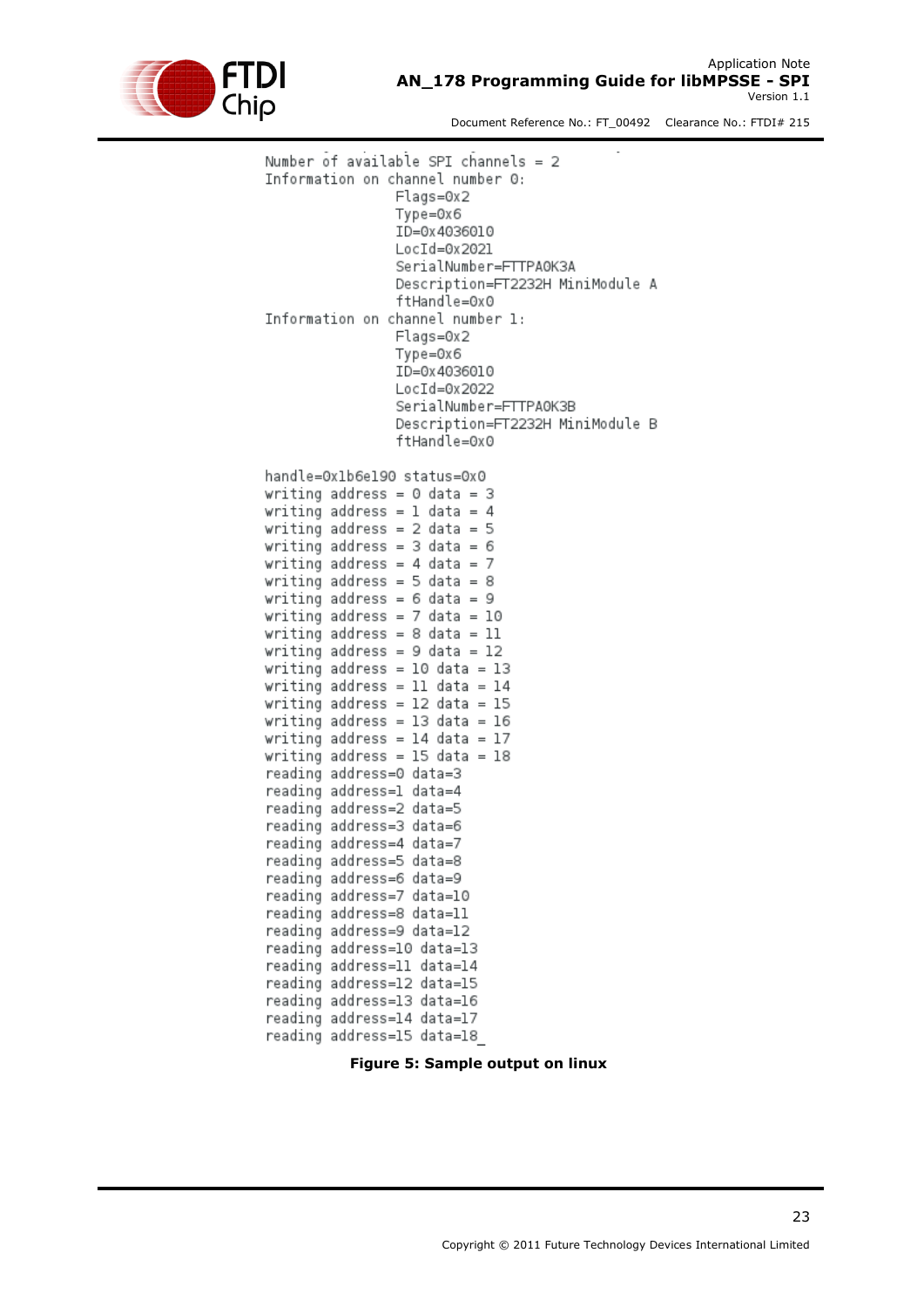

# <span id="page-24-0"></span>**6 Contact Information**

#### **Head Office – Glasgow, UK**

Future Technology Devices International Limited Unit 1, 2 Seaward Place, Centurion Business Park Glasgow G41 1HH United Kingdom Tel: +44 (0) 141 429 2777 Fax: +44 (0) 141 429 2758

E-mail (Sales) [sales1@ftdichip.com](mailto:sales1@ftdichip.com) E-mail (Support) [support1@ftdichip.com](mailto:support1@ftdichip.com) E-mail (General Enquiries) [admin1@ftdichip.com](mailto:admin1@ftdichip.com)

#### **Branch Office – Taipei, Taiwan**

Future Technology Devices International Limited (Taiwan) 2F, No. 516, Sec. 1, NeiHu Road Taipei 114 Taiwan , R.O.C. Tel: +886 (0) 2 8791 3570 Fax: +886 (0) 2 8791 3576

E-mail (Sales) [tw.sales1@ftdichip.com](mailto:tw.sales1@ftdichip.com)<br>
E-mail (Support) tw.support1@ftdichip.com

[tw.support1@ftdichip.com](mailto:tw.support1@ftdichip.com) E-mail (General Enquiries) [tw.admin1@ftdichip.com](mailto:tw.admin1@ftdichip.com)

#### **Branch Office – Hillsboro, Oregon, USA**

Future Technology Devices International Limited (USA) 7235 NW Evergreen Parkway, Suite 600 Hillsboro, OR 97123-5803 USA Tel: +1 (503) 547 0988 Fax: +1 (503) 547 0987

E-Mail (Sales) [us.sales@ftdichip.com](mailto:us.sales@ftdichip.com) E-Mail (Support) [us.support@ftdichip.com](mailto:us.support@ftdichip.com) E-Mail (General Enquiries) [us.admin@ftdichip.com](mailto:us.admin@ftdichip.com)

#### **Branch Office – Shanghai, China**

Future Technology Devices International Limited (China) Room 408, 317 Xianxia Road, Shanghai, 200051 China Tel: +86 21 62351596 Fax: +86 21 62351595

E-mail (Sales) [cn.sales@ftdichip.com](mailto:cn.sales@ftdichip.com)<br>
E-mail (Support) cn.support@ftdichip.com E-mail (General Enquiries) [cn.admin@ftdichip.com](mailto:cn.admin@ftdichip.com)

[cn.support@ftdichip.com](mailto:cn.support@ftdichip.com)

#### **Web Site**

[http://ftdichip.com](http://ftdichip.com/)

System and equipment manufacturers and designers are responsible to ensure that their systems, and any Future Technology Devices International Ltd (FTDI) devices incorporated in their systems, meet all applicable safety, regulatory and system-level performance requirements. All application-related information in this document (including application descriptions, suggested FTDI devices and other materials) is provided for reference only. While FTDI has taken care to assure it is accurate, this information is subject to customer confirmation, and FTDI disclaims all liability for system designs and for any applications assistance provided by FTDI. Use of FTDI devices in life support and/or safety applications is entirely at the user's risk, and the user agrees to defend, indemnify and hold harmless FTDI from any and all damages, claims, suits or expense resulting from such use. This document is subject to change without notice. No freedom to use patents or other intellectual property rights is implied by the publication of this document. Neither the whole nor any part of the information contained in, or the product described in this document, may be adapted or reproduced in any material or electronic form without the prior written consent of the copyright holder. Future Technology Devices International Ltd, Unit 1, 2 Seaward Place, Centurion Business Park, Glasgow G41 1HH, United Kingdom. Scotland Registered Company Number: SC136640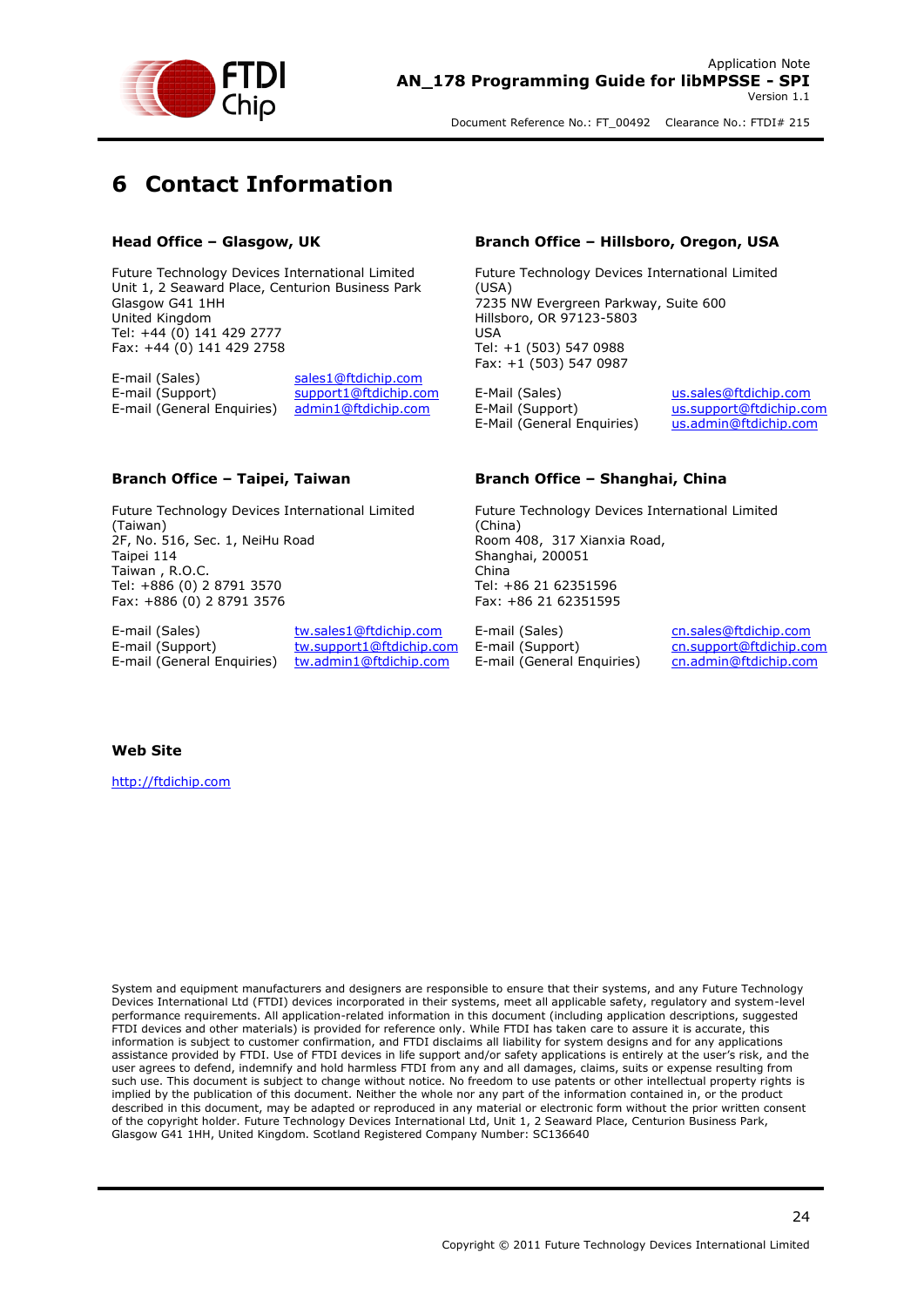

# <span id="page-25-0"></span>**Appendix A – References**

### <span id="page-25-1"></span>**Document References**

[MPSSE Basics](http://www.ftdichip.com/Support/Documents/AppNotes/AN_135_MPSSE_Basics.pdf) [Command Processor For MPSSE and MCU Host Bus Emulation Modes](http://www.ftdichip.com/Support/Documents/AppNotes/AN_108_Command_Processor_for_MPSSE_and_MCU_Host_Bus_Emulation_Modes.pdf) [D2XX Programmers Guide](http://www.ftdichip.com/Support/Documents/ProgramGuides/D2XX_Programmer) [D2XX Drivers](http://www.ftdichip.com/Drivers/D2XX.htm) FT2232 – [Dual Channel MPSSE IC](http://www.ftdichip.com/Products/ICs/FT2232H.htm) [MPSSE cables](http://www.ftdichip.com/Products/Cables/USBMPSSE.htm)

### <span id="page-25-2"></span>**Acronyms and Abbreviations**

| Terms        | <b>Description</b>                       |
|--------------|------------------------------------------|
| GPIO         | General Purpose Input/Output             |
| <b>MPSSE</b> | Multi Protocol Synchronous Serial Engine |
| <b>SPI</b>   | Serial Peripheral Interconnect           |
| <b>USB</b>   | Universal Serial Bus                     |